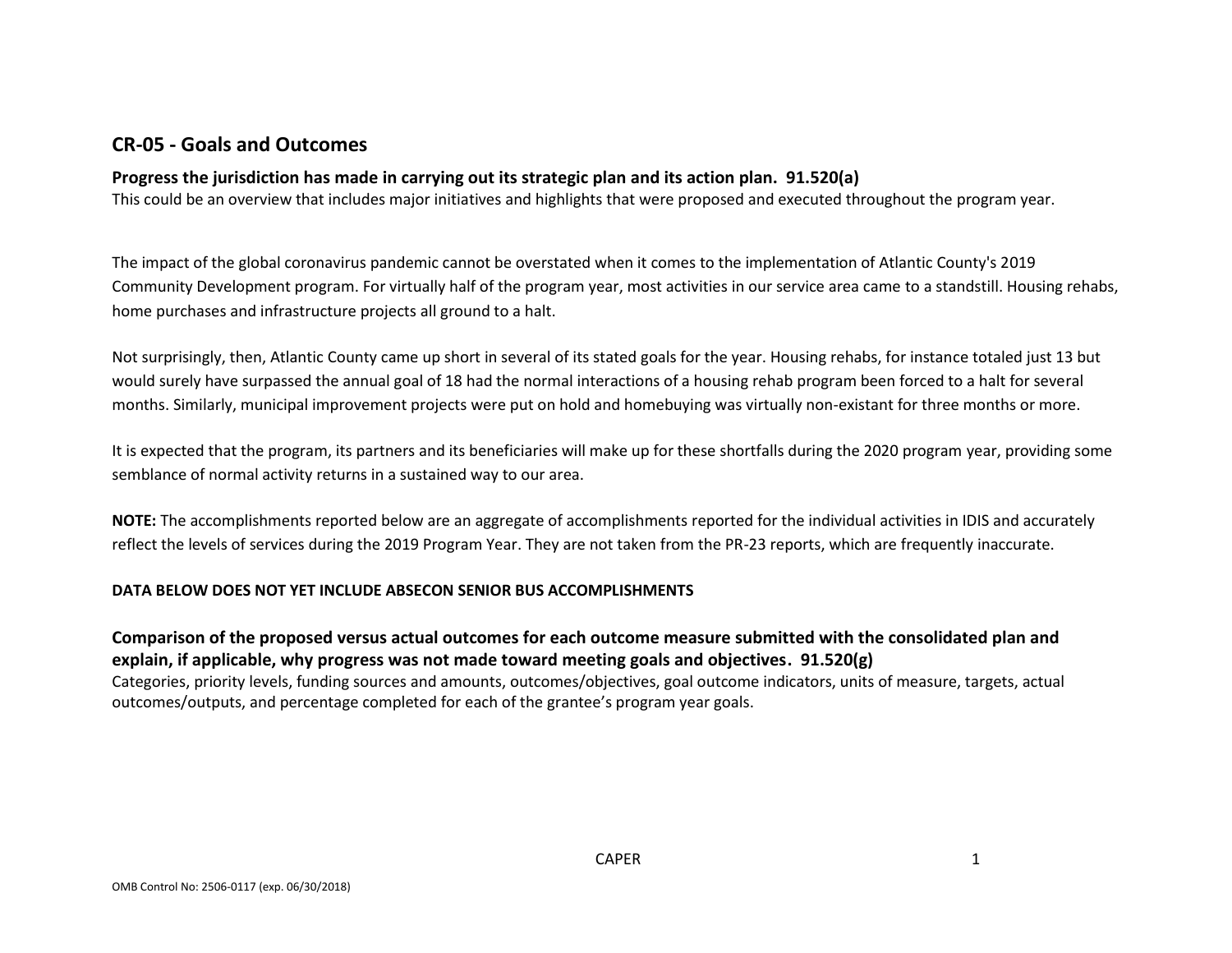| Goal                                             | Category                                | Source /<br>Amount      | Indicator                                                                                                            | Unit of<br><b>Measure</b>    | <b>Expected</b><br><b>Strategic</b><br>Plan | Actual-<br><b>Strategic</b><br>Plan | Percent<br>Complete | <b>Expected</b><br>Program<br>Year | Actual-<br>Program<br>Year | Percent<br>Complete |
|--------------------------------------------------|-----------------------------------------|-------------------------|----------------------------------------------------------------------------------------------------------------------|------------------------------|---------------------------------------------|-------------------------------------|---------------------|------------------------------------|----------------------------|---------------------|
| Administer<br>CDBG & HOME<br>programs            | Planning &<br>Administration            | CDBG: \$<br>HOME:<br>\$ | Other                                                                                                                | Other                        | 5                                           | 4                                   | 80.00%              | $\mathbf{1}$                       | $\mathbf{1}$               | 100.00%             |
| Eliminate<br>slums/blight                        | Non-Housing<br>Community<br>Development | CDBG: \$                | <b>Buildings</b><br>Demolished                                                                                       | <b>Buildings</b>             | 3                                           | $\mathbf{1}$                        | 33.33%              |                                    |                            |                     |
| Improve public<br>facilities &<br>infrastructure | Non-Housing<br>Community<br>Development | CDBG: \$                | Public Facility or<br>Infrastructure<br>Activities other<br>than<br>Low/Moderate<br><b>Income Housing</b><br>Benefit | Persons<br>Assisted          | 10000                                       | 108404                              | 1,084.04%           | 40000                              | 25808                      | 64.52%              |
| Increase home<br>ownership<br>opportunities      | Affordable<br>Housing                   | HOME:<br>\$             | Rental units<br>constructed                                                                                          | Household<br>Housing<br>Unit | $\overline{2}$                              | 0                                   | 0.00%               |                                    |                            |                     |
| Increase home<br>ownership<br>opportunities      | Affordable<br>Housing                   | HOME:<br>\$             | Homeowner<br><b>Housing Added</b>                                                                                    | Household<br>Housing<br>Unit | 0                                           | 3                                   |                     | 1                                  | $\mathbf{1}$               | 100.00%             |
| Increase home<br>ownership<br>opportunities      | Affordable<br>Housing                   | HOME:<br>\$             | Homeowner<br>Housing<br>Rehabilitated                                                                                | Household<br>Housing<br>Unit | 0                                           | 0                                   |                     |                                    |                            |                     |
| Increase home<br>ownership<br>opportunities      | Affordable<br>Housing                   | HOME:<br>\$             | <b>Direct Financial</b><br>Assistance to<br>Homebuyers                                                               | Households<br>Assisted       | 50                                          | 59                                  | 118.00%             | 25                                 | 0                          | 0.00%               |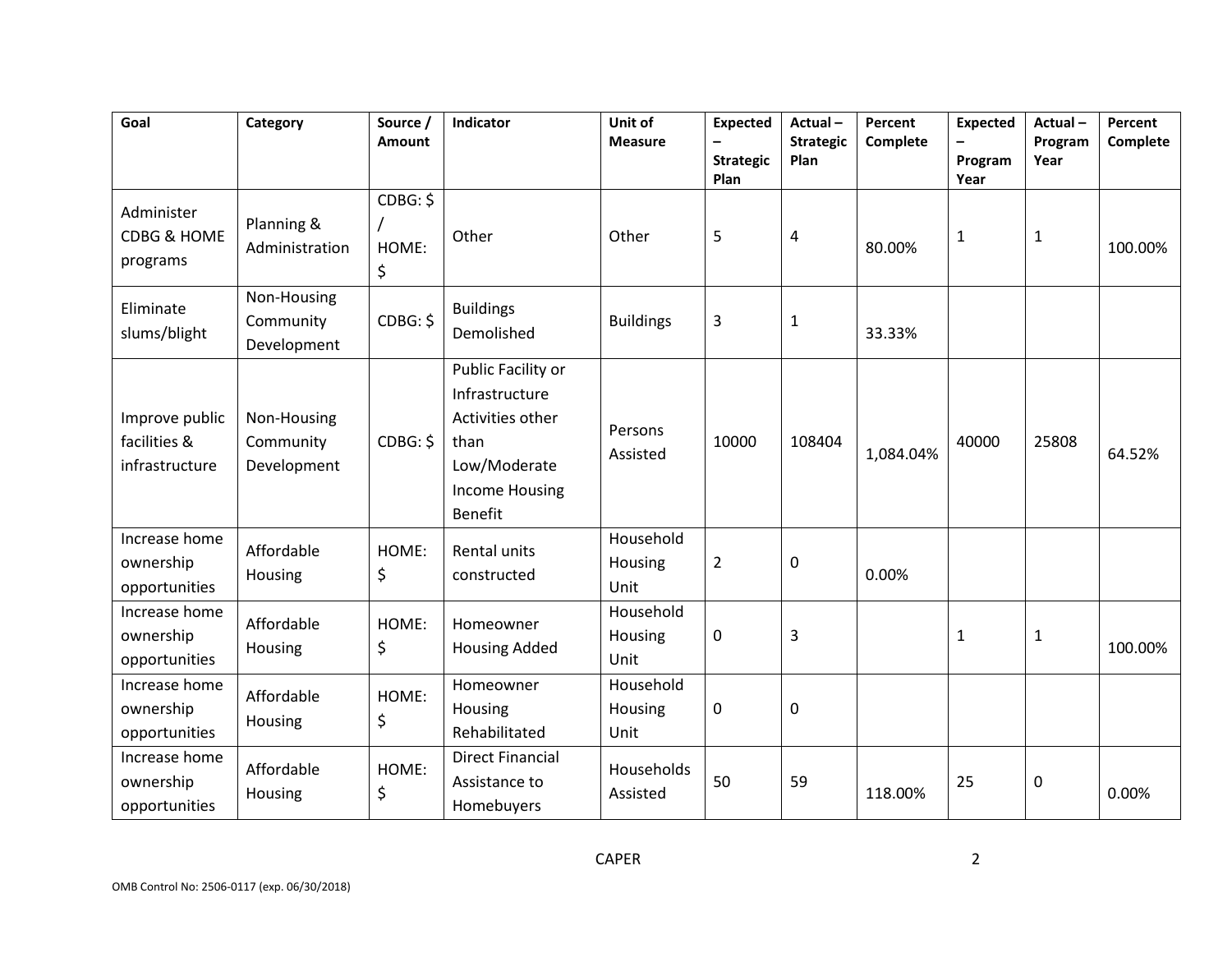| Preserve<br>existing<br>housing stock | Affordable<br>Housing                                                           | CDBG: \$<br>HOME: | Homeowner<br>Housing<br>Rehabilitated                                                | Household<br>Housing<br>Unit | 50  | 43 | 86.00% | 18 | 13 | 72.22% |
|---------------------------------------|---------------------------------------------------------------------------------|-------------------|--------------------------------------------------------------------------------------|------------------------------|-----|----|--------|----|----|--------|
| <b>Support Public</b><br>Services     | Non-Homeless<br><b>Special Needs</b><br>Non-Housing<br>Community<br>Development | CDBG: \$          | Public service<br>activities other than<br>Low/Moderate<br>Income Housing<br>Benefit | Persons<br>Assisted          | 200 |    | 0.00%  | 50 | 0  | 0.00%  |

**Table 1 - Accomplishments – Program Year & Strategic Plan to Date**

# **Assess how the jurisdiction's use of funds, particularly CDBG, addresses the priorities and specific objectives identified in the plan, giving special attention to the highest priority activities identified.**

High Priority needs identified in the Consolidated Plan for the 2016-2020 period include: Preservation of existing housing stock, addition of affordable housing, improvements to infrastructure and support for public services.

During 2019, the County used CDBG and HOME funds exclusively to address high-priority needs. Feedback from the County's municipalities continues to emphasize the importance of CDBG and HOME support for these activities.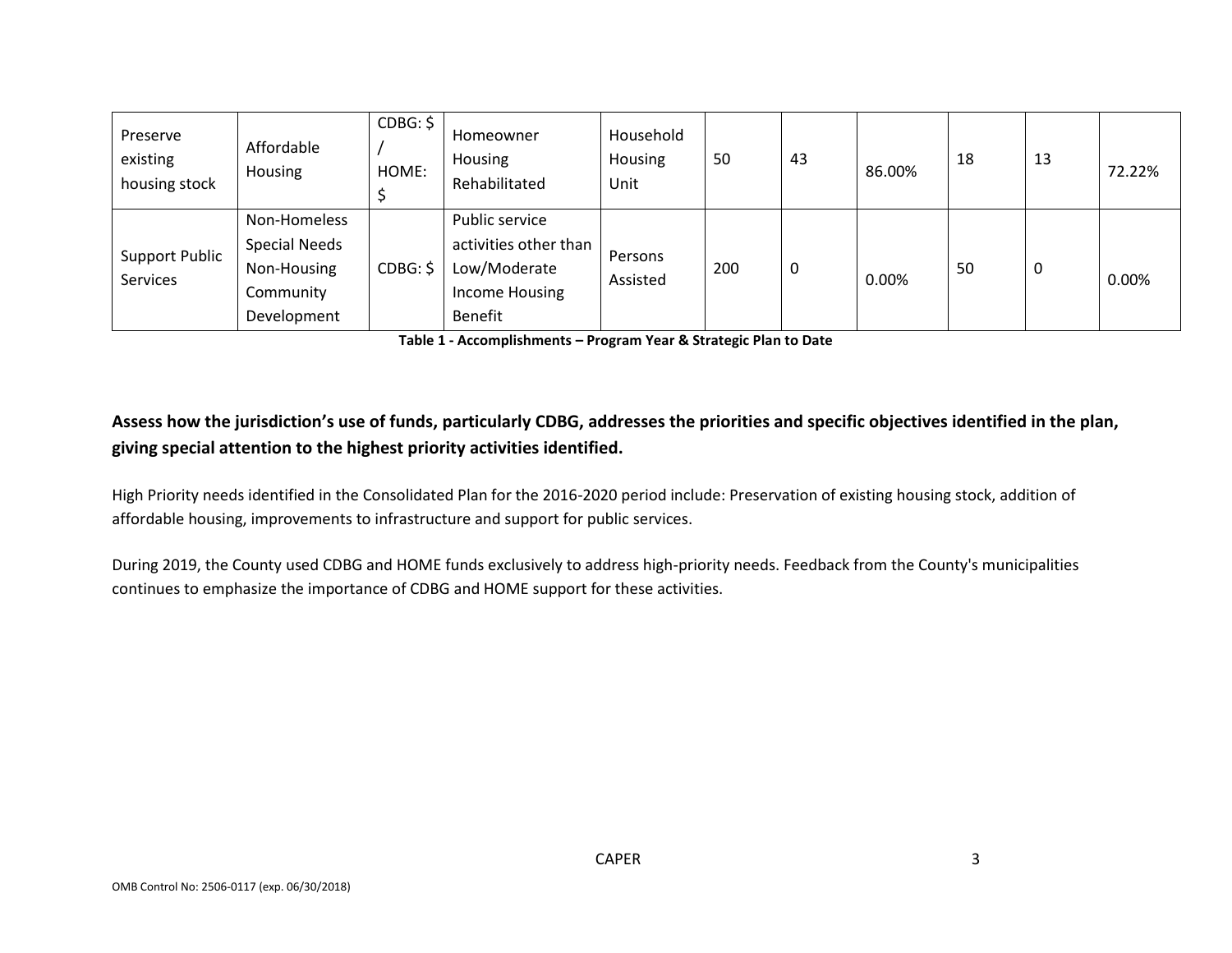# **CR-10 - Racial and Ethnic composition of families assisted**

**Describe the families assisted (including the racial and ethnic status of families assisted). 91.520(a)** 

|                                           | <b>CDBG</b> | <b>HOME</b> |
|-------------------------------------------|-------------|-------------|
| White                                     | 20,000      | 10          |
| <b>Black or African American</b>          | 3,158       |             |
| Asian                                     | 862         |             |
| American Indian or American Native        | 45          |             |
| Native Hawaiian or Other Pacific Islander | 1,690       |             |
| <b>Total</b>                              | 25,755      | 11          |
| Hispanic                                  | 2,693       | 3           |
| Not Hispanic                              | 23,062      | 8           |

**Table 2 – Table of assistance to racial and ethnic populations by source of funds**

## **Narrative**

### **NOTE - Data above does not yet include Absecon Senior Bus accomplishments.**

Above statistics are taken from accomplishments reported for individual activities, rather than from the PR-23 reports, which are often inaccurate. Often times, activities are actually done in one year & 'completed' in IDIS during another year. Instead of relying of the PR 23 report, we count the activities individually, based on when the work actually took place and in order to correct those discrepancies from year to year. The statistics above are the most accurate account of the work that happened during the 2019 program year.

The Native Hawaiian or Other Pacific Islander category is actually the number of "Other multi-racial" beneficiaries.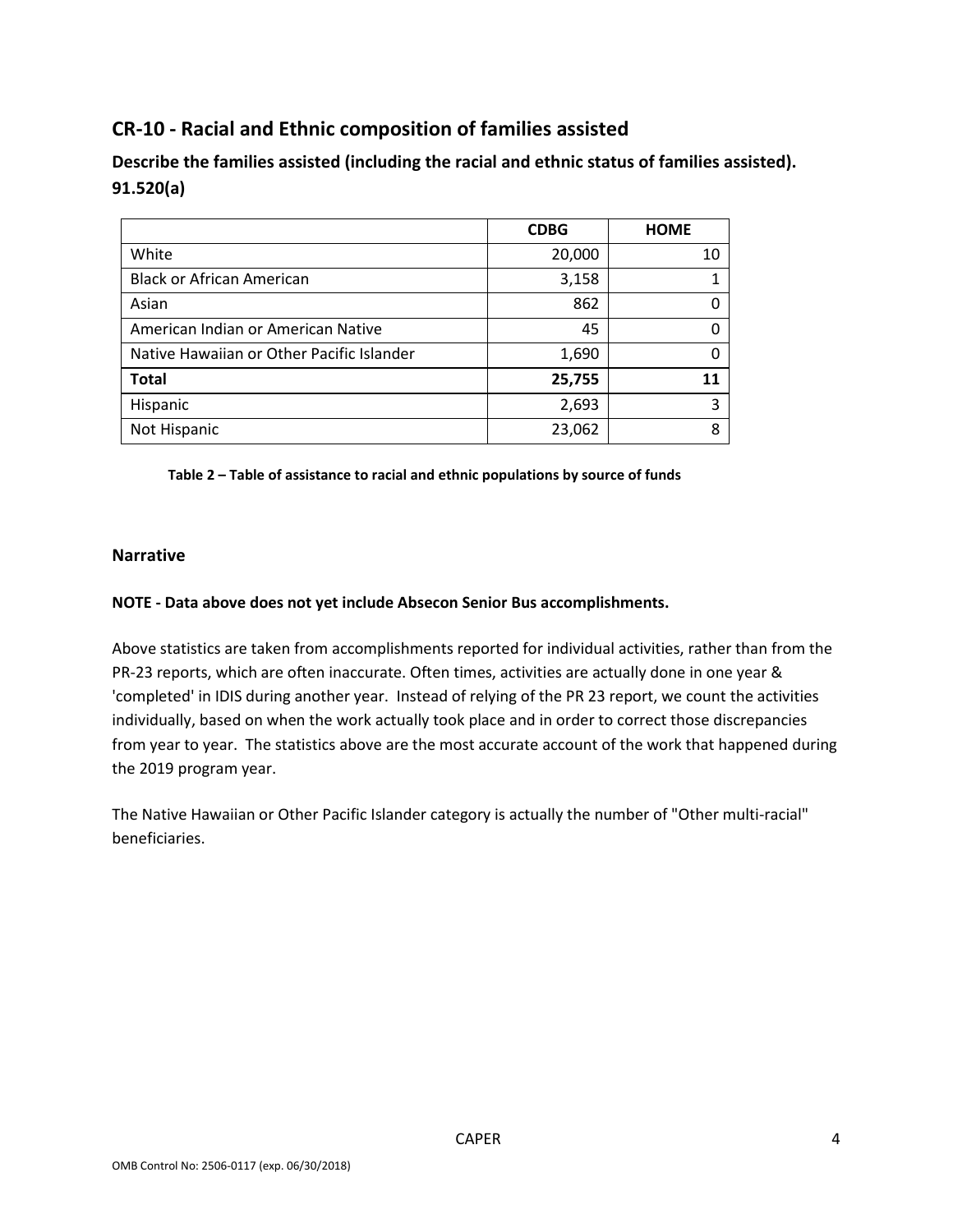# **CR-15 - Resources and Investments 91.520(a)**

| <b>Source of Funds</b> | <b>Source</b>    | <b>Resources Made</b><br>Available | <b>Amount Expended</b><br><b>During Program Year</b> |
|------------------------|------------------|------------------------------------|------------------------------------------------------|
| <b>CDBG</b>            | public - federal | 1,217,645                          | 725,151                                              |
| <b>HOME</b>            | public - federal | 670.111                            | 358,522                                              |

### **Identify the resources made available**

**Table 3 - Resources Made Available**

## **Narrative**

During the period from September 1, 2019 to August 31, 2020, the Atlantic County Urban County received an allocation of CDBG funding of \$1,217,645 and an allocation of HOME funding of \$670,111. Subsequently, the County received an additional \$704,535 in CDBG-CV funds for Covid-related activities. None of those funds were utilized during the 2019 Program Year, however, and they will be included in the 2020 CAPER.

| <b>Target Area</b>           | <b>Planned Percentage</b> | <b>Actual Percentage of</b> | <b>Narrative</b>   |
|------------------------------|---------------------------|-----------------------------|--------------------|
|                              | of Allocation             | <b>Allocation</b>           | <b>Description</b> |
| Buena Borough                | $\mathbf 1$               | $\Omega$                    |                    |
| City of Absecon              | $\mathbf 1$               | 1                           |                    |
| Corbin City                  | $\mathbf 1$               | $\Omega$                    |                    |
| Countywide                   | 56                        | 76                          |                    |
| Eligible census tracts/block |                           |                             |                    |
| groups                       | 21                        | 22                          |                    |
| <b>Estell Manor</b>          | $\mathbf{1}$              | 0                           |                    |
| Folsom Borough               | 1                         | $\mathbf{1}$                |                    |
| Galloway Township            | 6                         | $\mathbf 0$                 |                    |
| Hamilton Township            | 5                         | 0                           |                    |
| Linwood                      | $\mathbf 1$               | $\mathbf 0$                 |                    |
| Longport                     | $\mathbf 1$               | $\Omega$                    |                    |
| Margate                      | $\mathbf{1}$              | $\mathbf 0$                 |                    |
| Mullica Township             | $\mathbf{1}$              | $\Omega$                    |                    |
| Northfield                   | $\overline{2}$            | $\Omega$                    |                    |
| Weymouth Township            | 1                         | 0                           |                    |

## **Identify the geographic distribution and location of investments**

**Table 4 – Identify the geographic distribution and location of investments**

### **Narrative**

The impact of the Coronavirus pandemic not only reduced the total amount of activity taking place during the year but skewed the distribution of funds as reported above. Most municipal projects were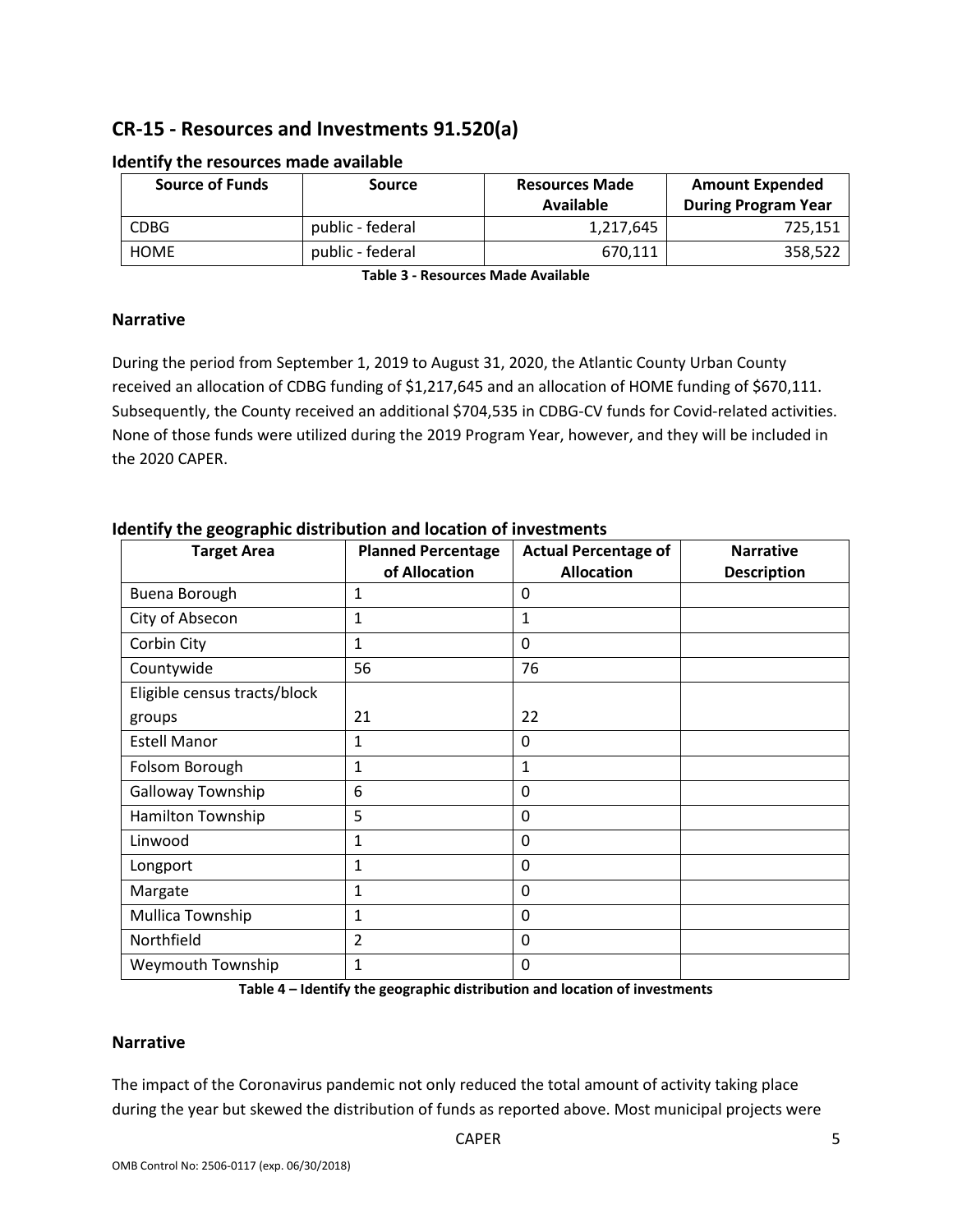put on hold leaving a higher than expected share of funds used on countywide activities, such as housing rehab and an accessibility project at a County facility.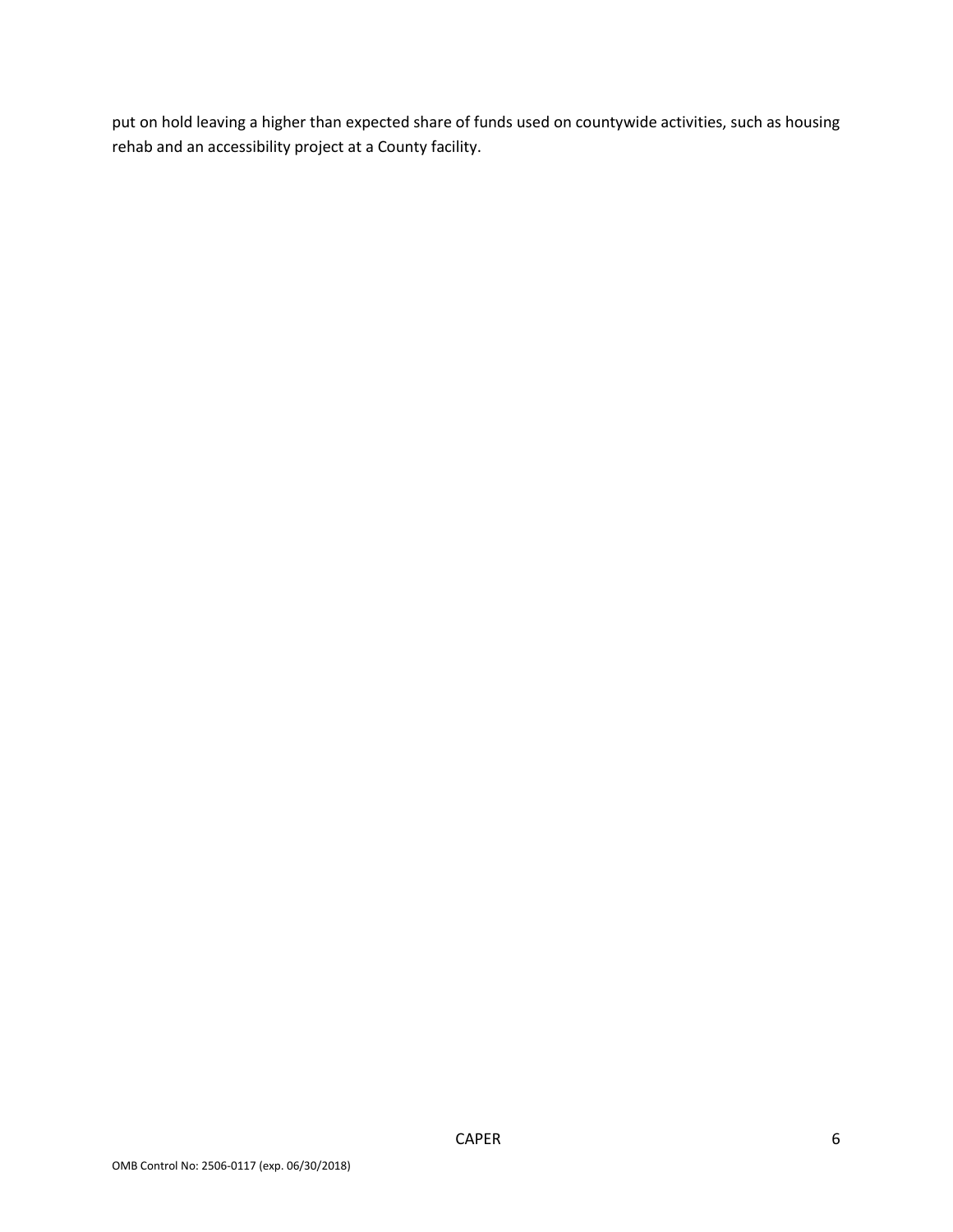## **Leveraging**

**Explain how federal funds leveraged additional resources (private, state and local funds), including a description of how matching requirements were satisfied, as well as how any publicly owned land or property located within the jurisdiction that were used to address the needs identified in the plan.**

From infrastructure projects to public services, virtually all non-housing rehab activities receiving CDBG or HOME funds also receive other forms of support. Those funds include local municipal monies, state transportation funds and a wide variety of public and private resources that support the public services.

HOME match requirements are incorporated in the County's solicitation, review and award of HOME projects. Developers wishing to use HOME funds are encouraged by the application scoring system to include funds from other sources and, in fact, HOME projects other than homeowner rehab are not viable without non-HOME resources being part of the mix.

Public property used to address needs identified in the 2019 plan consisted of streets, a sewer line and public facilities where needed improvements were completed.

| Fiscal Year Summary - HOME Match                                               |         |  |  |  |  |  |
|--------------------------------------------------------------------------------|---------|--|--|--|--|--|
| 1. Excess match from prior Federal fiscal year                                 | 182,387 |  |  |  |  |  |
| 2. Match contributed during current Federal fiscal year                        |         |  |  |  |  |  |
| 3. Total match available for current Federal fiscal year (Line 1 plus Line 2)  | 182.387 |  |  |  |  |  |
| 4. Match liability for current Federal fiscal year                             | 109,196 |  |  |  |  |  |
| 5. Excess match carried over to next Federal fiscal year (Line 3 minus Line 4) | 73,190  |  |  |  |  |  |

**Table 5 – Fiscal Year Summary - HOME Match Report**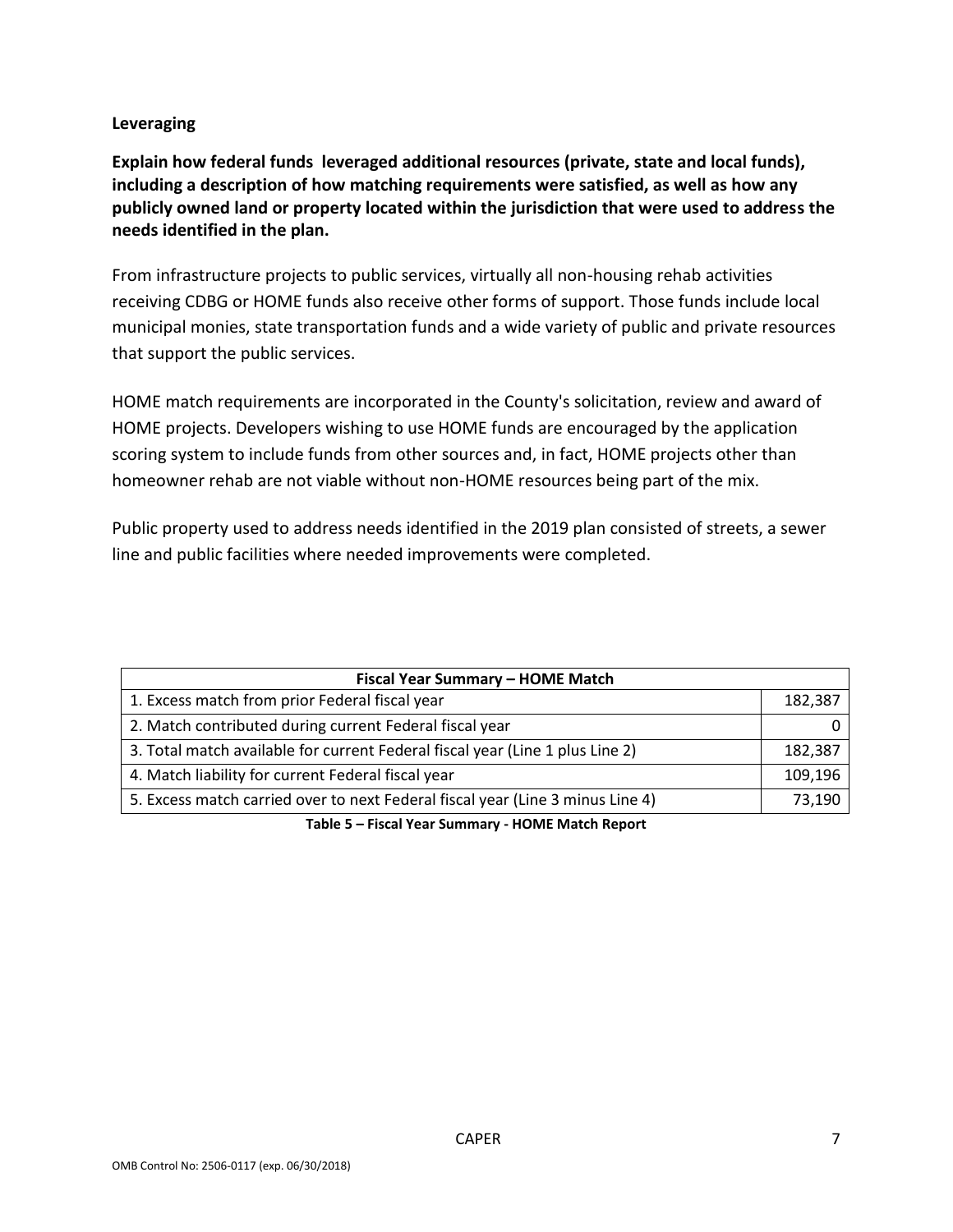|                                   | <b>Match Contribution for the Federal Fiscal Year</b> |                                  |                                            |                                    |                                          |                                                                            |                                 |                    |  |  |  |
|-----------------------------------|-------------------------------------------------------|----------------------------------|--------------------------------------------|------------------------------------|------------------------------------------|----------------------------------------------------------------------------|---------------------------------|--------------------|--|--|--|
| <b>Project No. or</b><br>Other ID | Date of<br>Contribution                               | Cash<br>(non-Federal<br>sources) | Foregone<br>Taxes, Fees,<br><b>Charges</b> | Appraised<br>Land/Real<br>Property | <b>Required</b><br><b>Infrastructure</b> | Site<br>Preparation,<br>Construction<br>Materials,<br><b>Donated labor</b> | <b>Bond</b><br><b>Financing</b> | <b>Total Match</b> |  |  |  |
|                                   |                                                       |                                  |                                            |                                    |                                          |                                                                            |                                 |                    |  |  |  |

**Table 6 – Match Contribution for the Federal Fiscal Year**

## **HOME MBE/WBE report**

| <b>Program Income</b> – Enter the program amounts for the reporting period |                                                   |                                                         |                                    |                                               |  |  |  |  |  |
|----------------------------------------------------------------------------|---------------------------------------------------|---------------------------------------------------------|------------------------------------|-----------------------------------------------|--|--|--|--|--|
| <b>Balance on hand at</b><br>begin-ning of reporting                       | <b>Amount received during</b><br>reporting period | <b>Total amount expended</b><br>during reporting period | Amount expended for<br><b>TBRA</b> | Balance on hand at end<br>of reporting period |  |  |  |  |  |
| period                                                                     |                                                   |                                                         |                                    |                                               |  |  |  |  |  |
|                                                                            | 423,169                                           | 191,041                                                 |                                    | 232.128                                       |  |  |  |  |  |

**Table 7 – Program Income**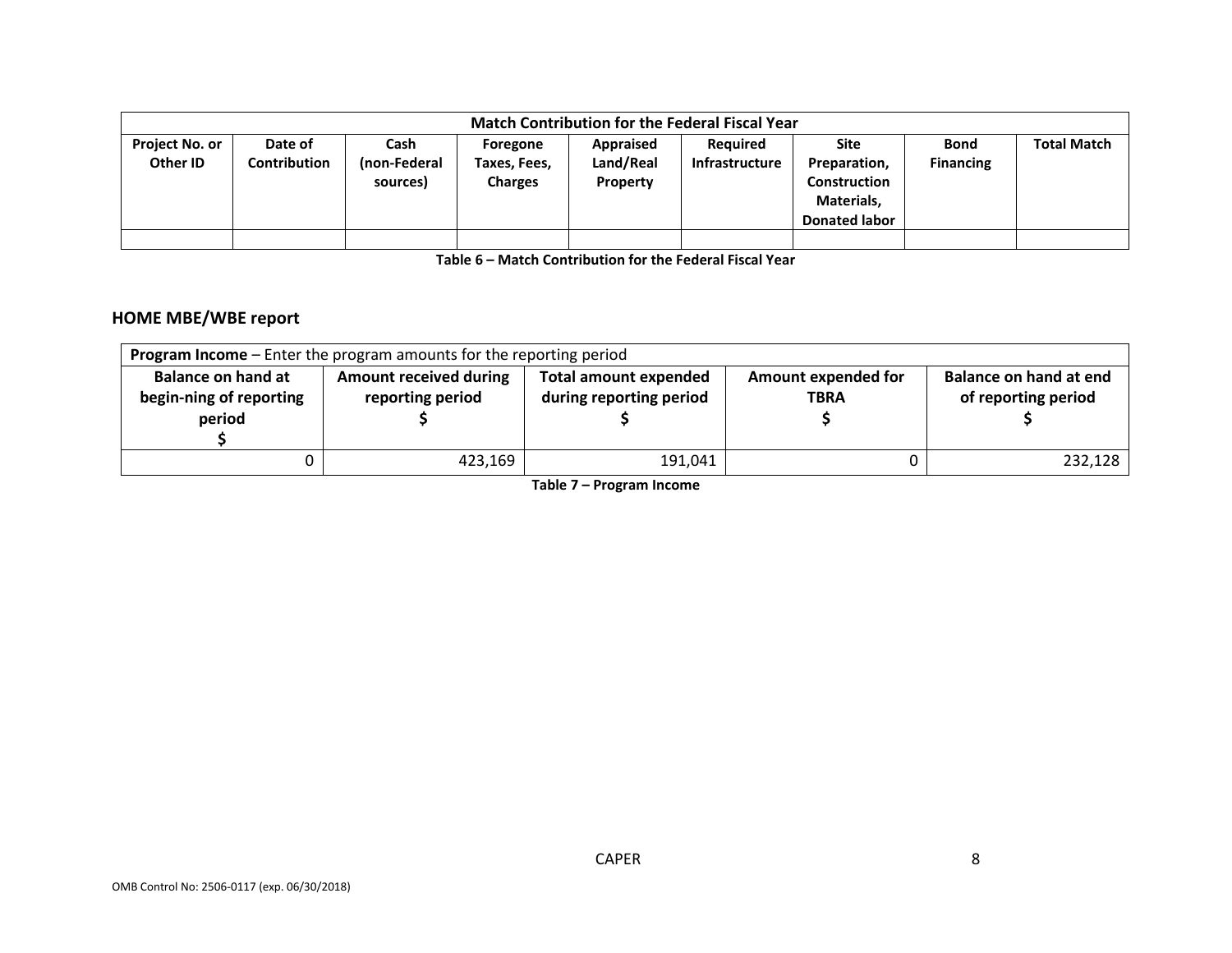| Minority Business Enterprises and Women Business Enterprises - Indicate the number and dollar |              |                                                |                 |                                      |                 |                   |  |  |  |
|-----------------------------------------------------------------------------------------------|--------------|------------------------------------------------|-----------------|--------------------------------------|-----------------|-------------------|--|--|--|
| value of contracts for HOME projects completed during the reporting period                    |              |                                                |                 |                                      |                 |                   |  |  |  |
|                                                                                               | <b>Total</b> |                                                |                 | <b>Minority Business Enterprises</b> |                 | <b>White Non-</b> |  |  |  |
|                                                                                               |              | Alaskan                                        | Asian or        | <b>Black Non-</b>                    | <b>Hispanic</b> | <b>Hispanic</b>   |  |  |  |
|                                                                                               |              | <b>Native or</b>                               | <b>Pacific</b>  | Hispanic                             |                 |                   |  |  |  |
|                                                                                               |              | American                                       | <b>Islander</b> |                                      |                 |                   |  |  |  |
|                                                                                               |              | Indian                                         |                 |                                      |                 |                   |  |  |  |
| <b>Contracts</b>                                                                              |              |                                                |                 |                                      |                 |                   |  |  |  |
| Dollar                                                                                        |              |                                                |                 |                                      |                 |                   |  |  |  |
| Amount                                                                                        | 0            | 0                                              | $\mathbf 0$     | 0                                    | $\mathbf 0$     | 0                 |  |  |  |
| <b>Number</b>                                                                                 | 0            | $\mathbf 0$                                    | $\Omega$        | 0                                    | $\mathbf 0$     | $\Omega$          |  |  |  |
| <b>Sub-Contracts</b>                                                                          |              |                                                |                 |                                      |                 |                   |  |  |  |
| <b>Number</b>                                                                                 | 0            | $\mathbf 0$                                    | $\mathbf 0$     | 0                                    | $\mathbf 0$     | $\mathbf 0$       |  |  |  |
| Dollar                                                                                        |              |                                                |                 |                                      |                 |                   |  |  |  |
| Amount                                                                                        | $\mathbf 0$  | $\mathbf 0$                                    | $\Omega$        | 0                                    | 0               | 0                 |  |  |  |
|                                                                                               | <b>Total</b> | Women<br><b>Business</b><br><b>Enterprises</b> | <b>Male</b>     |                                      |                 |                   |  |  |  |
| <b>Contracts</b>                                                                              |              |                                                |                 |                                      |                 |                   |  |  |  |
| Dollar                                                                                        |              |                                                |                 |                                      |                 |                   |  |  |  |
| Amount                                                                                        | $\mathbf 0$  | 0                                              | 0               |                                      |                 |                   |  |  |  |
| Number                                                                                        | 0            | 0                                              | $\Omega$        |                                      |                 |                   |  |  |  |
| <b>Sub-Contracts</b>                                                                          |              |                                                |                 |                                      |                 |                   |  |  |  |
| <b>Number</b>                                                                                 | $\mathbf 0$  | 0                                              | $\mathbf 0$     |                                      |                 |                   |  |  |  |
| Dollar                                                                                        |              |                                                |                 |                                      |                 |                   |  |  |  |
| Amount                                                                                        | 0            | 0                                              | $\Omega$        |                                      |                 |                   |  |  |  |

**Table 8 - Minority Business and Women Business Enterprises**

| Minority Owners of Rental Property - Indicate the number of HOME assisted rental property owners<br>and the total amount of HOME funds in these rental properties assisted |              |           |                                 |                   |          |                   |  |  |  |
|----------------------------------------------------------------------------------------------------------------------------------------------------------------------------|--------------|-----------|---------------------------------|-------------------|----------|-------------------|--|--|--|
|                                                                                                                                                                            | <b>Total</b> |           | <b>Minority Property Owners</b> |                   |          | <b>White Non-</b> |  |  |  |
|                                                                                                                                                                            |              | Alaskan   | Asian or                        | <b>Black Non-</b> | Hispanic | <b>Hispanic</b>   |  |  |  |
|                                                                                                                                                                            |              | Native or | <b>Pacific</b>                  | <b>Hispanic</b>   |          |                   |  |  |  |
|                                                                                                                                                                            |              | American  | <b>Islander</b>                 |                   |          |                   |  |  |  |
|                                                                                                                                                                            |              | Indian    |                                 |                   |          |                   |  |  |  |
|                                                                                                                                                                            |              |           |                                 |                   |          |                   |  |  |  |
| Number                                                                                                                                                                     | 0            | 0         | 0                               | 0                 | 0        |                   |  |  |  |
| Dollar                                                                                                                                                                     |              |           |                                 |                   |          |                   |  |  |  |
| Amount                                                                                                                                                                     | 0            | 0         | 0                               | 0                 | 0        |                   |  |  |  |

**Table 9 – Minority Owners of Rental Property**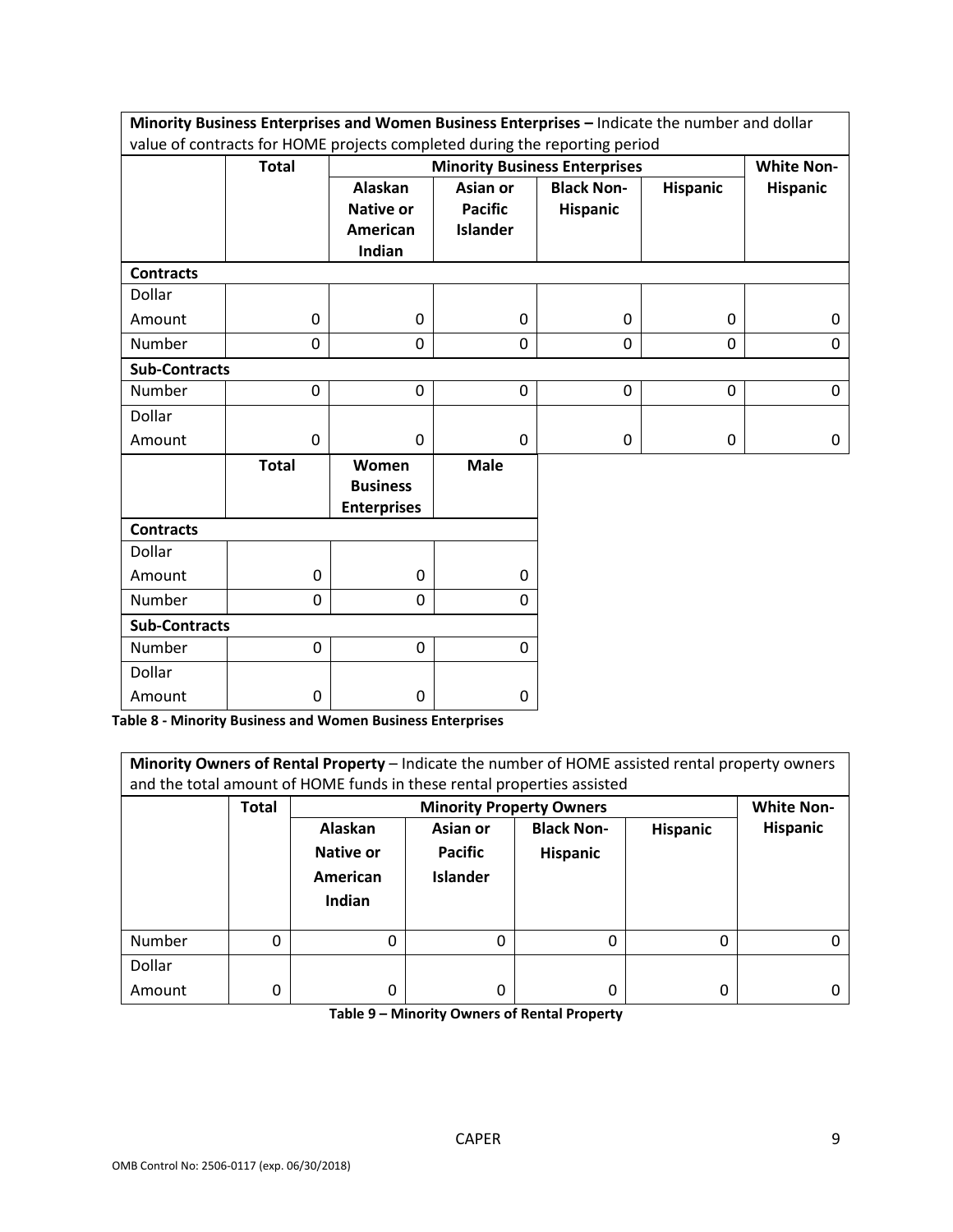**Relocation and Real Property Acquisition – Indicate the number of persons displaced, the cost of** relocation payments, the number of parcels acquired, and the cost of acquisition

| Parcels Acquired               |  |
|--------------------------------|--|
| <b>Businesses Displaced</b>    |  |
| <b>Nonprofit Organizations</b> |  |
| <b>Displaced</b>               |  |
| <b>Households Temporarily</b>  |  |
| Relocated, not Displaced       |  |

| <b>Households</b> | <b>Total</b> |                                                   | <b>Minority Property Enterprises</b>          |                               |                 |                 |  |  |
|-------------------|--------------|---------------------------------------------------|-----------------------------------------------|-------------------------------|-----------------|-----------------|--|--|
| <b>Displaced</b>  |              | Alaskan<br><b>Native or</b><br>American<br>Indian | Asian or<br><b>Pacific</b><br><b>Islander</b> | <b>Black Non-</b><br>Hispanic | <b>Hispanic</b> | <b>Hispanic</b> |  |  |
| Number            | 0            |                                                   | 0                                             |                               | 0               |                 |  |  |
| Cost              |              |                                                   | 0                                             |                               | 0               |                 |  |  |

**Table 10 – Relocation and Real Property Acquisition**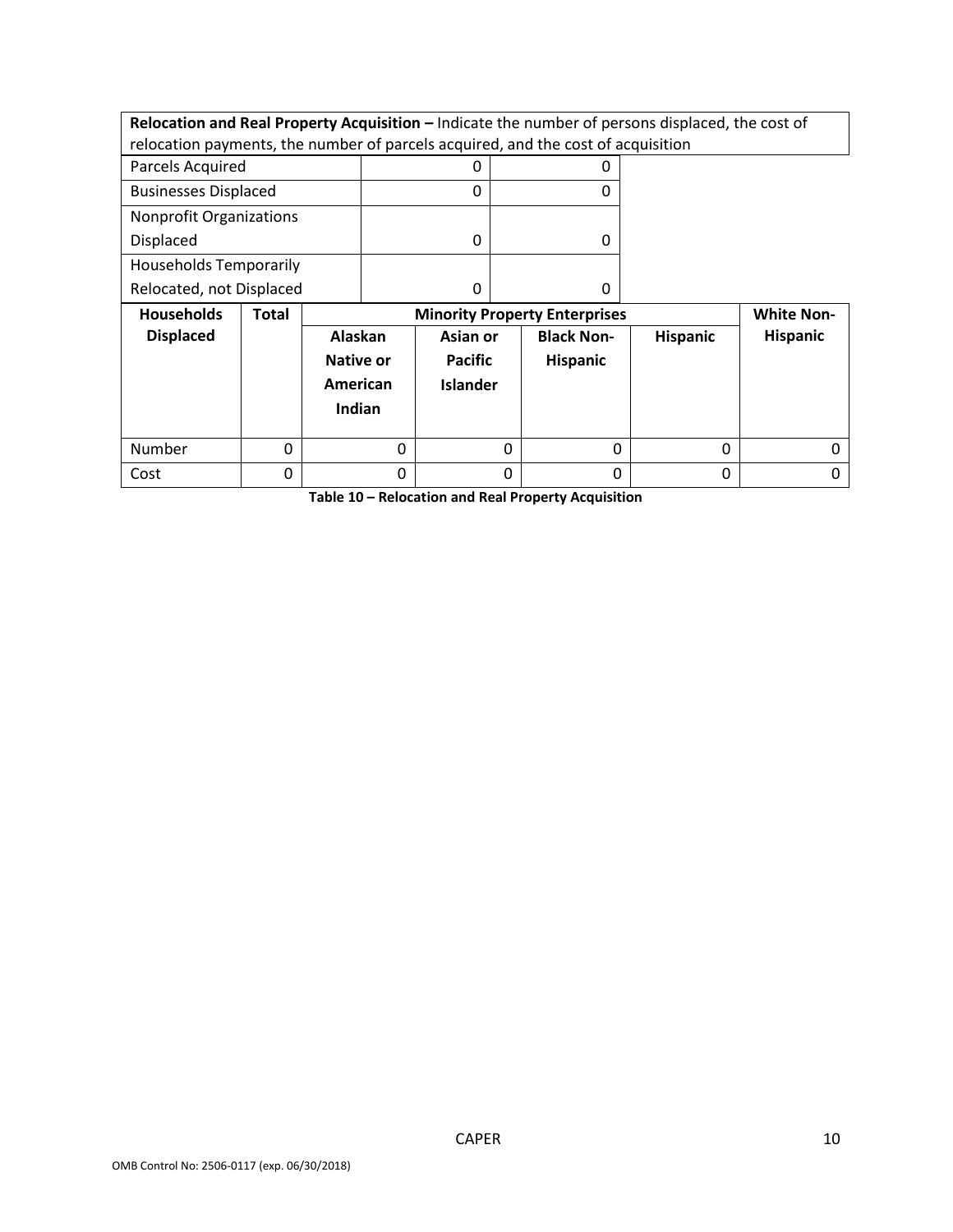# **CR-20 - Affordable Housing 91.520(b)**

**Evaluation of the jurisdiction's progress in providing affordable housing, including the number and types of families served, the number of extremely low-income, low-income, moderate-income, and middle-income persons served.**

|                                          | <b>One-Year Goal</b> | Actual |
|------------------------------------------|----------------------|--------|
| Number of Homeless households to be      |                      |        |
| provided affordable housing units        | 0                    |        |
| Number of Non-Homeless households to be  |                      |        |
| provided affordable housing units        | 44                   | 14     |
| Number of Special-Needs households to be |                      |        |
| provided affordable housing units        | 0                    |        |
| <b>Total</b>                             | 44                   |        |

**Table 11 – Number of Households**

|                                        | <b>One-Year Goal</b> | Actual |
|----------------------------------------|----------------------|--------|
| Number of households supported through |                      |        |
| <b>Rental Assistance</b>               | 0                    |        |
| Number of households supported through |                      |        |
| The Production of New Units            |                      |        |
| Number of households supported through |                      |        |
| <b>Rehab of Existing Units</b>         | 18                   | 13     |
| Number of households supported through |                      |        |
| <b>Acquisition of Existing Units</b>   | 25                   |        |
| <b>Total</b>                           | 44                   |        |

**Table 12 – Number of Households Supported**

## **Discuss the difference between goals and outcomes and problems encountered in meeting these goals.**

All elements of affordable housing were significantly impacted by the global coronavirus pandemic. The normal interactions of a housing rehab program werebrought to a halt for several months. Similarly, homebuying was virtually non-existant for three months or more.

## **Discuss how these outcomes will impact future annual action plans.**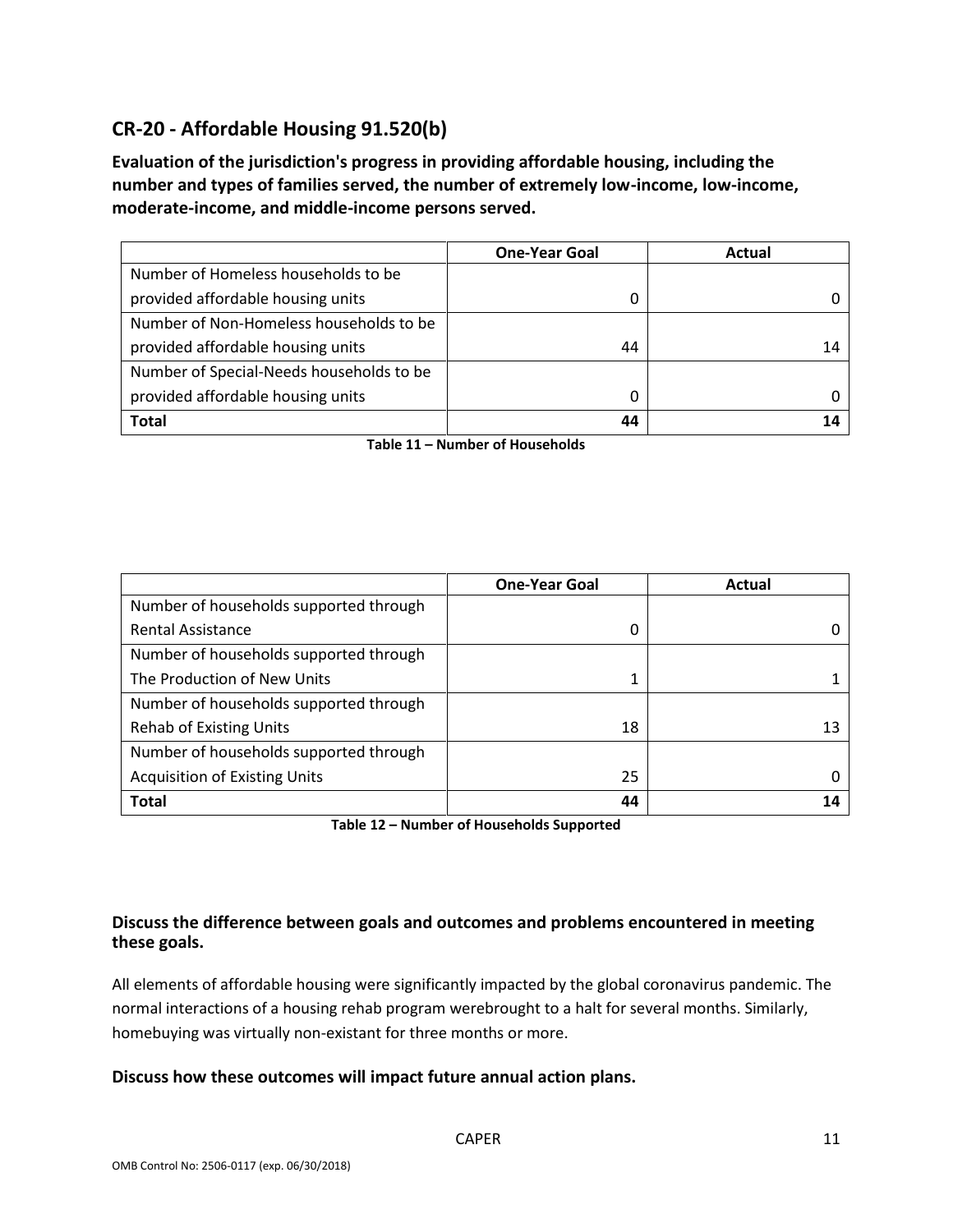The demand for the planned activities is expected to return to normal levels or above once the impact of the pandemic abates. All affordable housing activities included in the 2019 Action Plan are expected to be a part of the County Community Development Program for the forseeable future.

**Include the number of extremely low-income, low-income, and moderate-income persons served by each activity where information on income by family size is required to determine the eligibility of the activity.**

| <b>Number of Households Served</b> | <b>CDBG Actual</b> | <b>HOME Actual</b> |
|------------------------------------|--------------------|--------------------|
| <b>Extremely Low-income</b>        |                    |                    |
| Low-income                         |                    |                    |
| Moderate-income                    |                    |                    |
| Total                              |                    |                    |

**Table 13 – Number of Households Served**

## **Narrative Information**

It is not surprising that the beneficiaries of housing activities skew toward the moderate end of the lowmod scale. Homeownership in New Jersey is quite expensive and the program's homebuyer assistance activity can only assist those who qualify for mortgages. Also, it is more likely that households with incomes above the very low ends of the range would already be homeowners and thus eligible for the rehab program.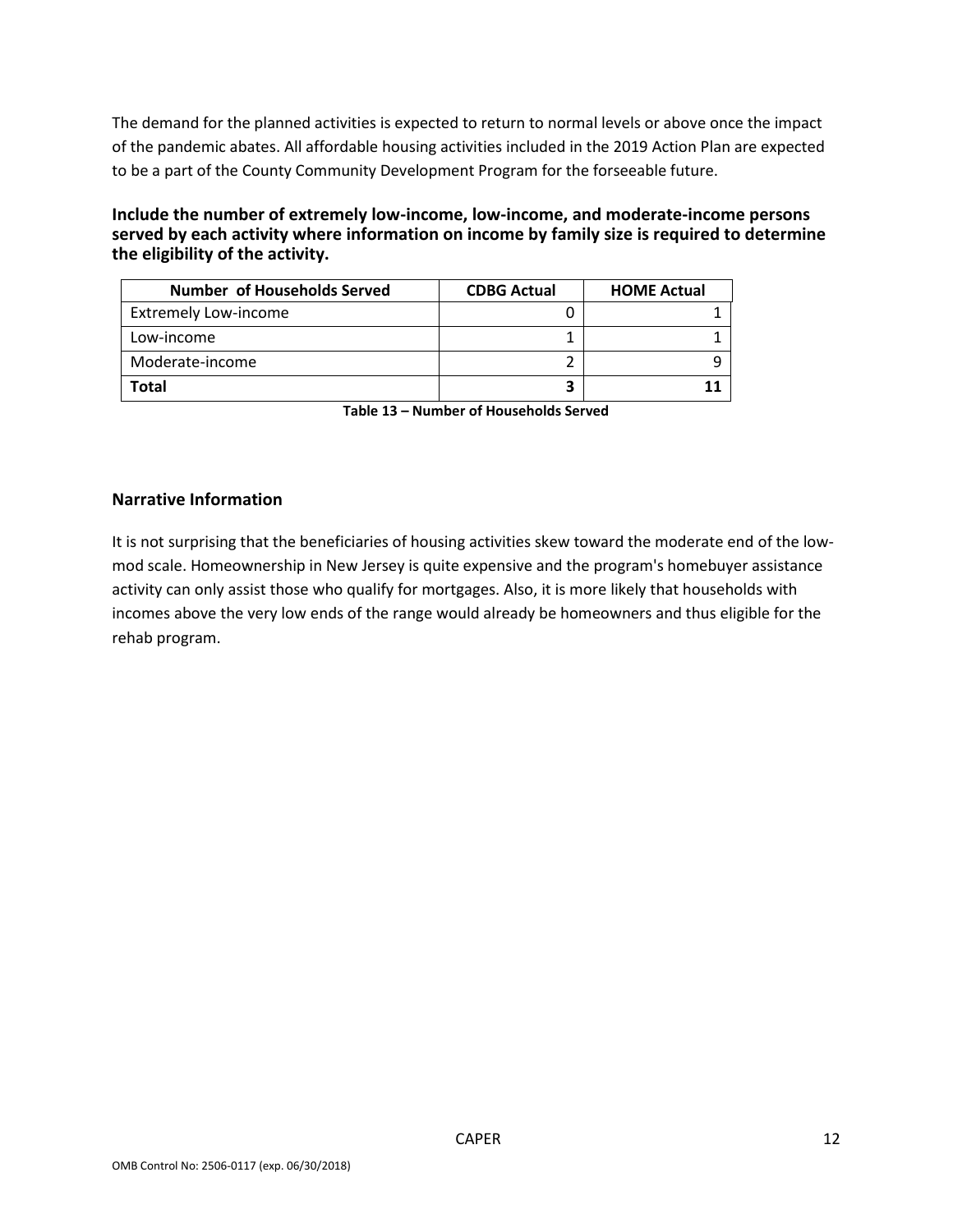# **CR-25 - Homeless and Other Special Needs 91.220(d, e); 91.320(d, e); 91.520(c)**

**Evaluate the jurisdiction's progress in meeting its specific objectives for reducing and ending homelessness through:**

# **Reaching out to homeless persons (especially unsheltered persons) and assessing their individual needs**

The Atlantic Homeless Alliance, composed of the Atlantic County Department of Welfare, Jewish Family Services and the Pleasantville Housing Authority, has created a single point of entry (SPOE) system for homeless outreach and assistance. The SPOE employs 11 staff to facilitate the coordination of care of those who present as homeless in Atlantic County.

## **Addressing the emergency shelter and transitional housing needs of homeless persons**

As it has in previous yearts, during the 2019 Program Year, the Homeless Committee of the Atlantic County Human Services Advisory Council prepared a request for funding to the U.S. Department of Housing and Urban Development under the SuperNOFA Continuum of Care for the Homeless Program. The Continuum planning process is led by a voluntary association of service and housing providers, City and County government, faith-based and community-based organizations whose focus is to find collaborative solutions for the needs of homeless persons in Atlantic City and Atlantic County. Funding obtained through this process supports emergency shelter and transitional housing programs, among other efforts directed at homelessness.

Covenant House, the Atlantic County Women's Center and the Atlantic City Rescure Mission operate homeless shelters in the County.

**Helping low-income individuals and families avoid becoming homeless, especially extremely low-income individuals and families and those who are: likely to become homeless after being discharged from publicly funded institutions and systems of care (such as health care facilities, mental health facilities, foster care and other youth facilities, and corrections programs and institutions); and, receiving assistance from public or private agencies that address housing, health, social services, employment, education, or youth needs**

During 2019, Atlantic County continued its homeless prevention activities. Specifically, by providing rehabilitation assistance and referral services for low-income households the County aims to prevent the conditions that would precipitate homelessness.

The goal is to make significant steps in eliminating the sources of homelessness by providing not only emergency assistance to the homeless, but also by providing assistance to very low- and low-income households that are threatened by homelessness. The objective is to assist low-income households or individuals who are homeless or in danger of becoming homeless with housing rehabilitation funds,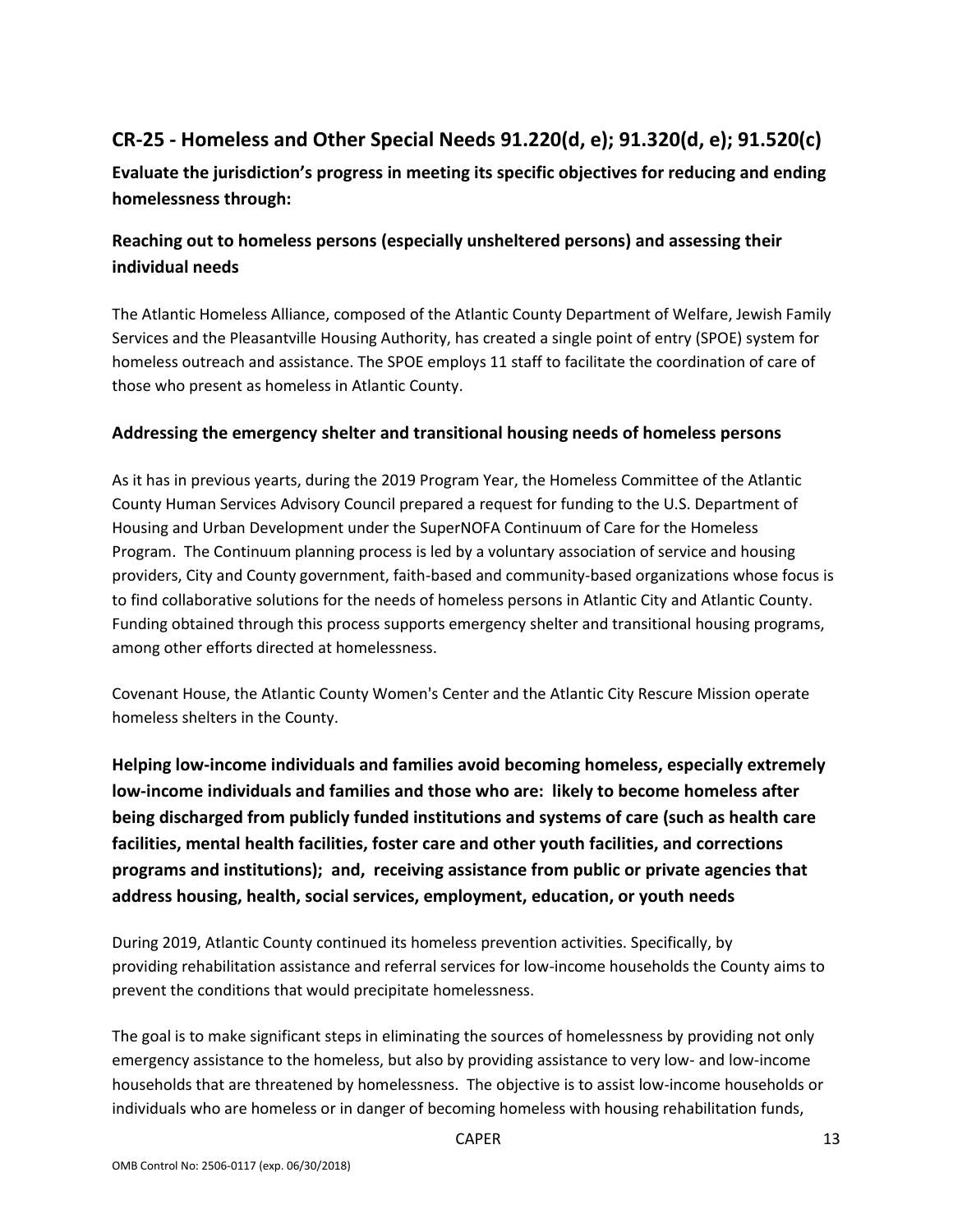emergency repair funds, emergency utility payments and other forms of emergency assistance.

Through its Department of Human Services, Atlantic County also participates in the formulation and implementation of policies regarding those being discharged from publicly funded institutions and systems of care. Those policies include the provision of information on receiving assistance regarding housing, health, social services, employment, education and youth needs.

**Helping homeless persons (especially chronically homeless individuals and families, families with children, veterans and their families, and unaccompanied youth) make the transition to permanent housing and independent living, including shortening the period of time that individuals and families experience homelessness, facilitating access for homeless individuals and families to affordable housing units, and preventing individuals and families who were recently homeless from becoming homeless again**

The County's support network, provided by government and private, non-profits alike, includes services that connect the homeless to transitional programs in the areas of health care, employment and training, housing, transportation and life skills.

These efforts are espcially directed to chronically homeless individuals and families, families with children, veterans and their families and unaccompanied youth, a particular target clientele group for Covenant House.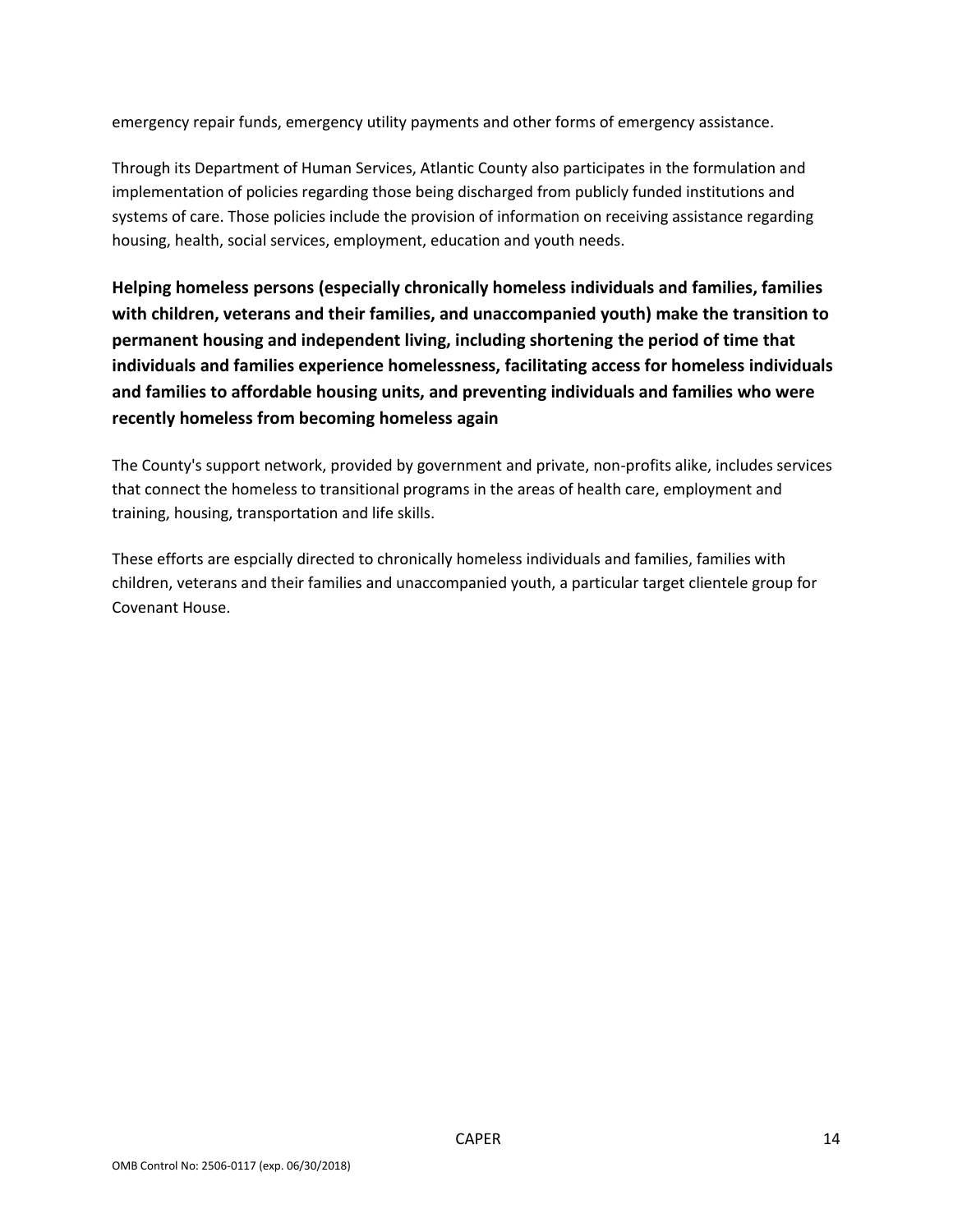# **CR-30 - Public Housing 91.220(h); 91.320(j)**

## **Actions taken to address the needs of public housing**

There are 2 Public Housing Authorities located within the Atlantic County Urban County municipalities the Pleasantville Housing Authority and the Buena Borough Housing Authority.

There were no actions planned or taken during 2019 to address the needs of public housing.

# **Actions taken to encourage public housing residents to become more involved in management and participate in homeownership**

During 2019, both Housing Authorities within the jurisdiction continued to meet with the resident councils that exist at each public housing community and to consider their input for planning and decision making.

Informaiton on the County's homeownership assistance program was made available to Housing Authority residents.

## **Actions taken to provide assistance to troubled PHAs**

Neither the Pleasantville Housing Authority nor the Buena Housing Authority is a troubled PHA.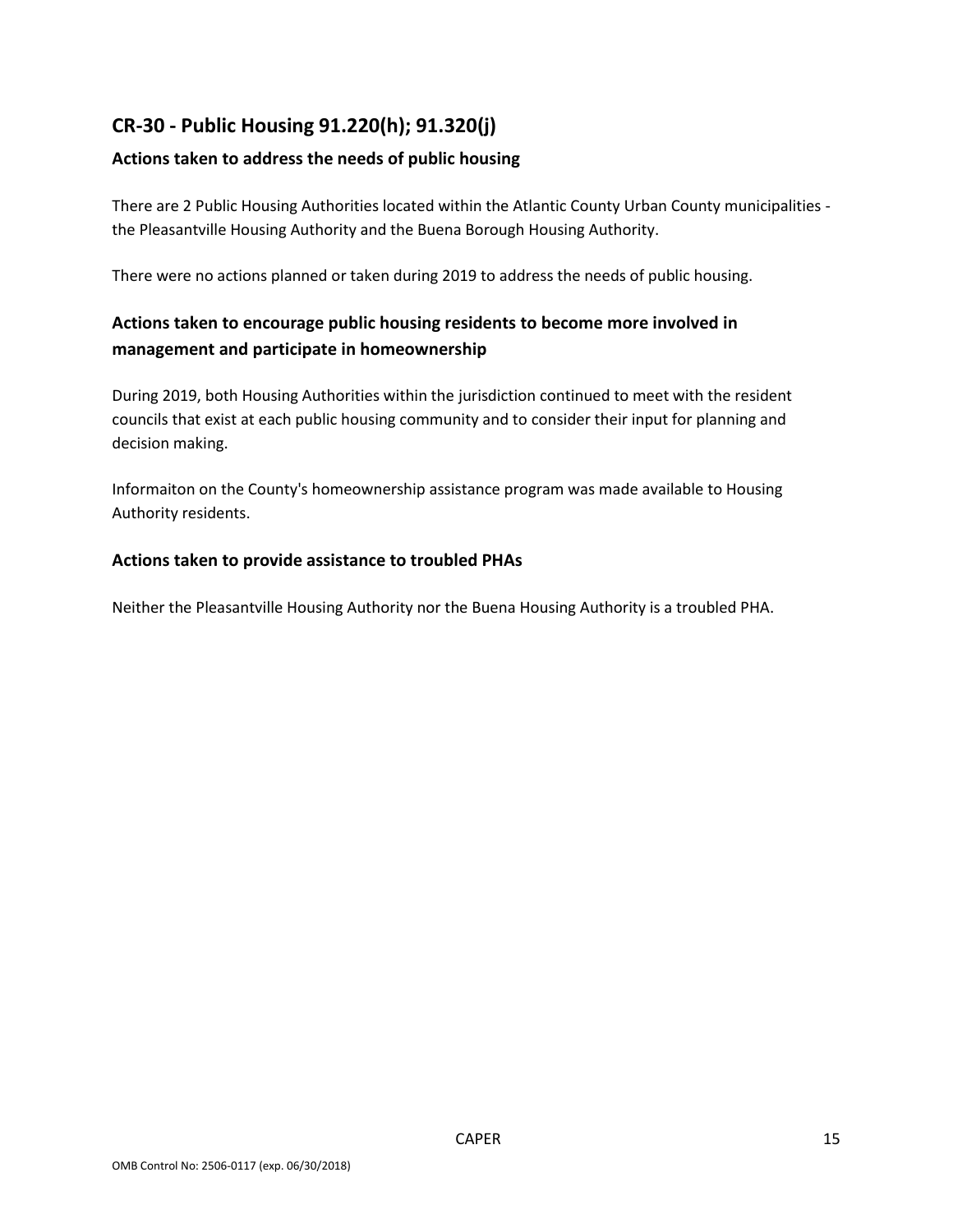# **CR-35 - Other Actions 91.220(j)-(k); 91.320(i)-(j)**

**Actions taken to remove or ameliorate the negative effects of public policies that serve as barriers to affordable housing such as land use controls, tax policies affecting land, zoning ordinances, building codes, fees and charges, growth limitations, and policies affecting the return on residential investment. 91.220 (j); 91.320 (i)**

The major barrier to affordable housing in Atlantic County is the unemployment and underemployment conditions caused by a sharp contraction of the casino/entertainment industry in Atlantic City, which had been the dominant economic engine for the County and much of the region. That situation is being greatly exacerbated by the coronavirus pandemic. The downturn has moved many families out of consideration for home ownership because their incomes have fallen. Naturally, the ability to pay rent is also impacted by the same dynamics.

While these conditions are caused by market forces rather than public policy, moving the regional economy forward has been a major focus of the County, region and state. Steps taken by the County during the past year included:

*1) Regional economic development efforts, including employer attraction and retention as well as job training efforts. With the onset of the pandemic, County efforts have expanded to include resources to try to help businesses survive the crushing effect of lockdowns and shrinking customer bases.*

*2) Atlantic County, through the use of HOME funds, continued to assist non-profit affordable housing development. The County also continued to provide technical assistance to non-profit organizations seeking state and federal funds for affordable housing development, both rental and homeownership.*

*3) The County continued its homebuyers program, though the pandemic brought a significant pause to the home buying segment of the real estate market.*

## **Actions taken to address obstacles to meeting underserved needs. 91.220(k); 91.320(j)**

The primary obstacle to meeting underserved needs is a lack of funds. There are many needs in all of the areas - public facilities, public services, infrastructure and economic development – and local resources go only so far. The development of more and better jobs for low and moderate income persons would help reduce the scale or scope of needs as well.

During 2019, Atlantic County continued to seek opportunities to link, leverage and otherwise expand resources for the County and its many partners.

Additionaally, with the onset of the coronavirus pandemic and resultant provision of supplemental CDBG funds, the County completed a planning process for use of those funds. Covid-related needs were assessed and eligible activities planned to address those needs. Implementation of those activities has begun and the related accomplishments will be included in the 2020 CAPER.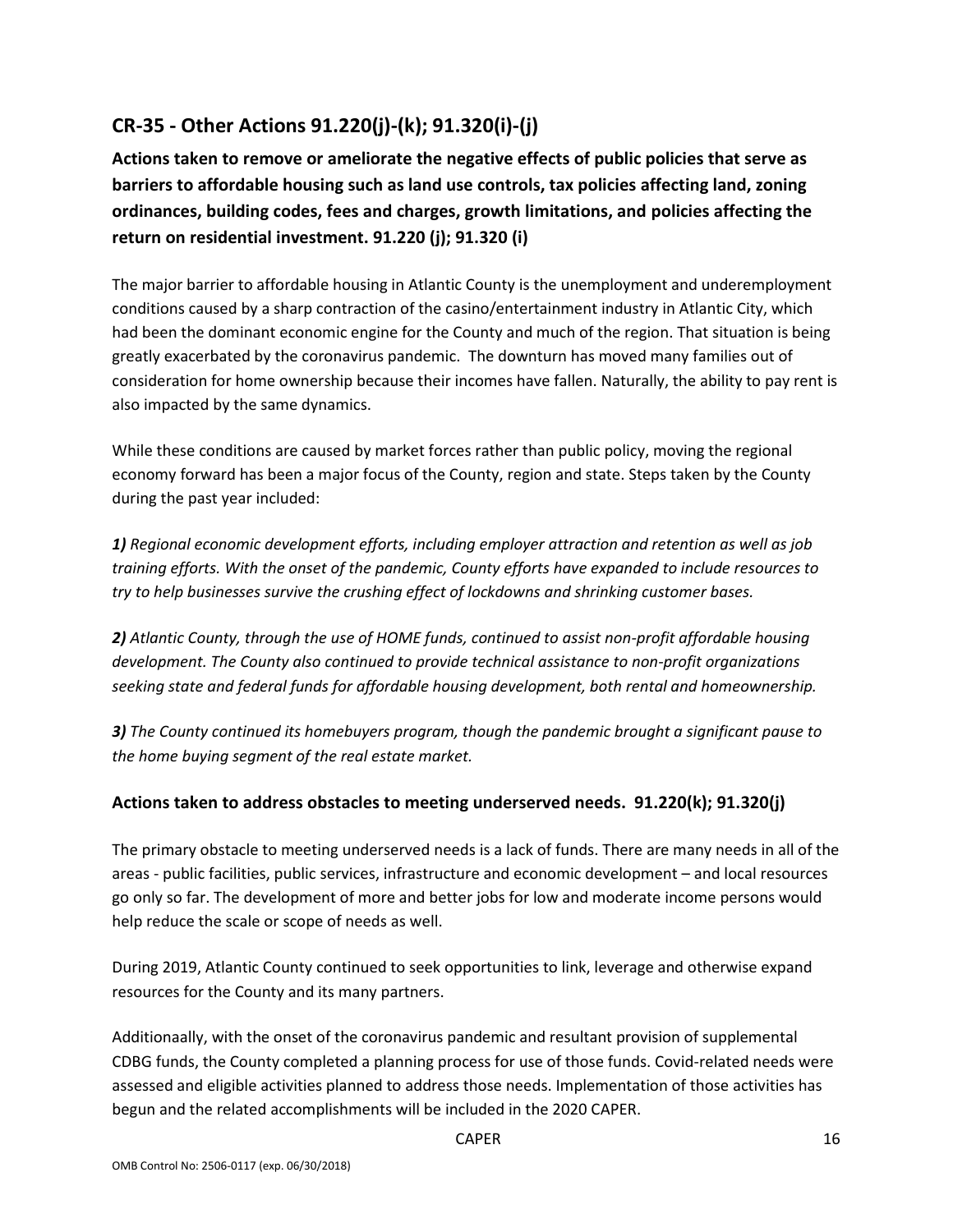## **Actions taken to reduce lead-based paint hazards. 91.220(k); 91.320(j)**

Lead hazards are addressed during housing rehabilitation efforts. All pre-1978 homes that receive rehabilitation assistance are tested for the presence of lead-based paint hazards. When evidence of paint hazards is found, surfaces are removed or the material is encapsulated to prevent exposure. In the homebuyers program, when defective painted surfaces are found, the surface must be tested for leadbased paint as well and treated by a qualified trained contractor.

The County's Lead-Based Hazard reduction strategy, administered by the Department of Health, involves the administration of the Lead Intervention for Children at Risk Program (LICAR) which supports the abatement or reduction of lead-based paint hazards in low-income housing. The Department of Health provides administrative and program delivery staff responsible for marketing the LICAR program; conducting application intake, review, and approval; completing environmental reviews; completing housing inspections and when funding is available preparing work write-ups and cost estimates for lead hazard control work; preparing contractor bid packages and supervising advertisement for bids and selection of contractors; managing temporary resident relocation while lead hazard control work is being completed and monitoring work in progress through to completion.

## **Actions taken to reduce the number of poverty-level families. 91.220(k); 91.320(j)**

The County's anti-poverty strategy is linked to economic programs provided by a variety of entities, including the Atlantic County Improvement Authority, Casino Reinvestment Development Agency (CRDA), Workforce Investment Board and more. The objective of poverty reduction requires programming for job readiness areas, including job training and placement, supportive public services, education and basic skills development. The overriding principle is to create new jobs and opportunities for households with incomes below the poverty level. It is only through comprehensive, coordinated strategies that nurture skills and provide opportunities to gain and retain employment and thus improve the quality of life, that people can improve their situation.

With the onset of the coronavirus pandemic and its related economic impacts, efforts have shifted focus from reducing the number of poverty-level families to simply trying to stave off the anticipated increase in that number. In tandem with state and federal efforts, the County is endeavoring to keep as many families housed and fed as possible. The results of those efforts will be included in the program's 2020 CAPER.

## **Actions taken to develop institutional structure. 91.220(k); 91.320(j)**

During 2019, the Atlantic County Improvement Authority and various departments in County government continued to be active in a broad range of conversations, plans and program implementation ranging from housing to homelessness to social service delivery to job creation and workforce training.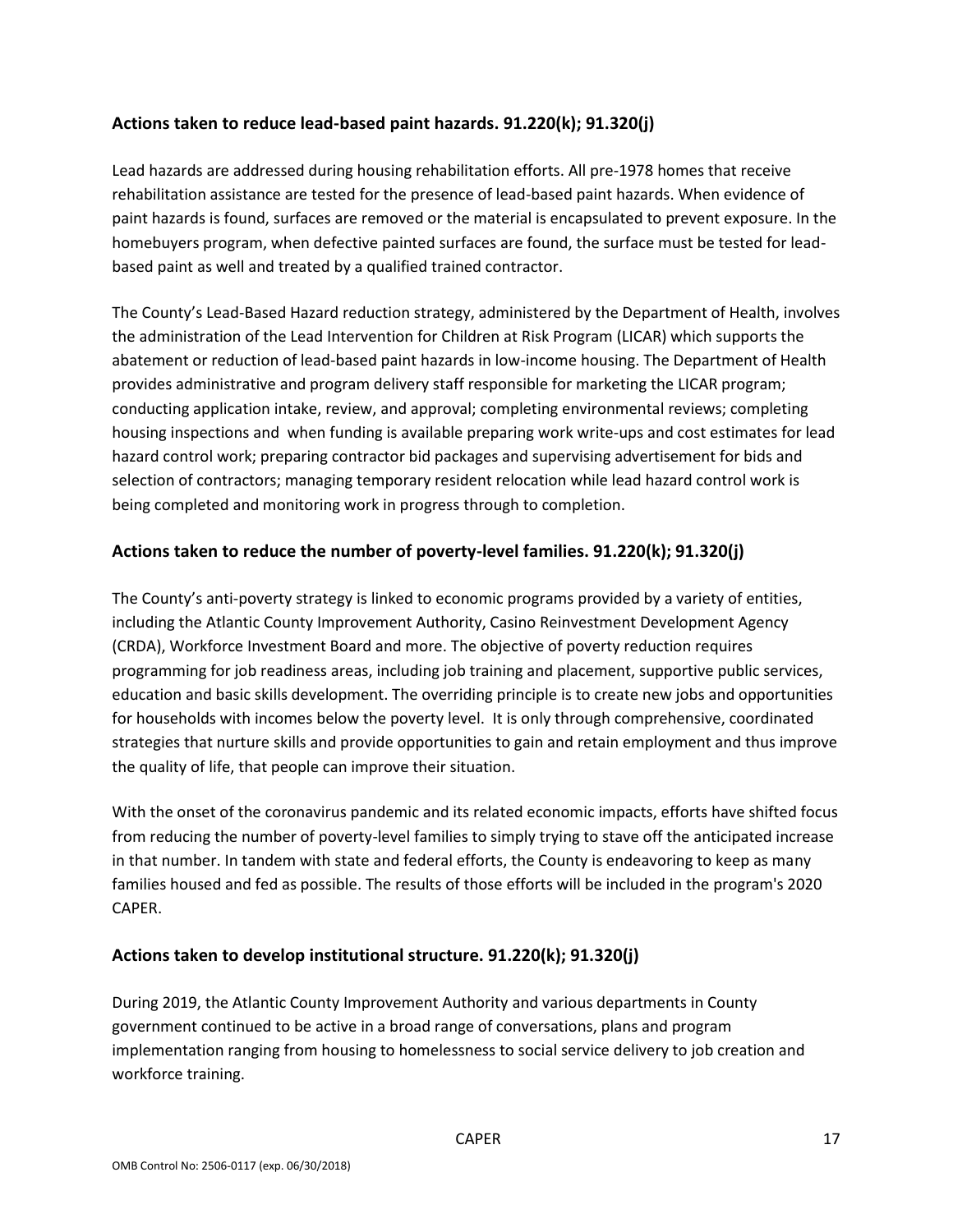These efforts became particular complicated and important during the second half of the program year as the public health and economic effects of the global pandemic began to manifest. Assessing community needs and developing appropriate responses required expanded and intensified coordination and interaction with all levels of government in the County. The Improvement Authority represented Community Development elements of those efforts.

# **Actions taken to enhance coordination between public and private housing and social service agencies. 91.220(k); 91.320(j)**

As a common partner with so many of the public and private housing and social service providers, the Atlantic County Improvement Authority and Atlantic County government have been a natural conduit for communication and interaction among these entities. During 2019, the County CD Program continued to serve in that capacity while respecting the autonomy and uniqueness of each partner. This function has never been more important than it was during the planning of an effective response to the coronavirus pandemic.

# **Identify actions taken to overcome the effects of any impediments identified in the jurisdictions analysis of impediments to fair housing choice. 91.520(a)**

The Atlantic County Improvement Authority annually reviews its current *Analysis of Impediments to Fair Housing Choice*. Impediments identified in the AI were:

- Need for more focus on fair housing laws by Atlantic County officials and housing service providers.
- Continued outreach and education to inform the community about fair housing laws.
- Need to continue addressing the shortage of affordable housing, which tends to impact members of the protected classes to a greater degree, thereby limiting their housing choice.

To address the identified impediments, recommendations developed by Atlantic County include:

- Promote the awareness of the *Fair Housing & Housing Assistance Information* book by means of the Atlantic County website, publication of an annual notice in local newspapers and posting information at organizations that serve the low income in Atlantic County. The staff will meet with organizations that are involved in housing, including the Board of Realtors, Total Living Center and Cape-Atlantic Legal Services. The County provided acceess to the five Family Centers in the County to Cape-Atlantic Legal Services to provide legal services to residents.
- While the County does not do zoning, the Atlantic County Planning Department does review municipal ordinances, site plans and Subdivision Ordinances to determine regional impacts. The material is reviewed for consistency with fair housing goals as well and meet with local planners to discuss impediments to fair housing that may arise.
- Worked with the Board of Realtors to improve fair housing compliance, listing accessibility as an improvement on units for sale or rent, and encouraging female and minority individuals to enter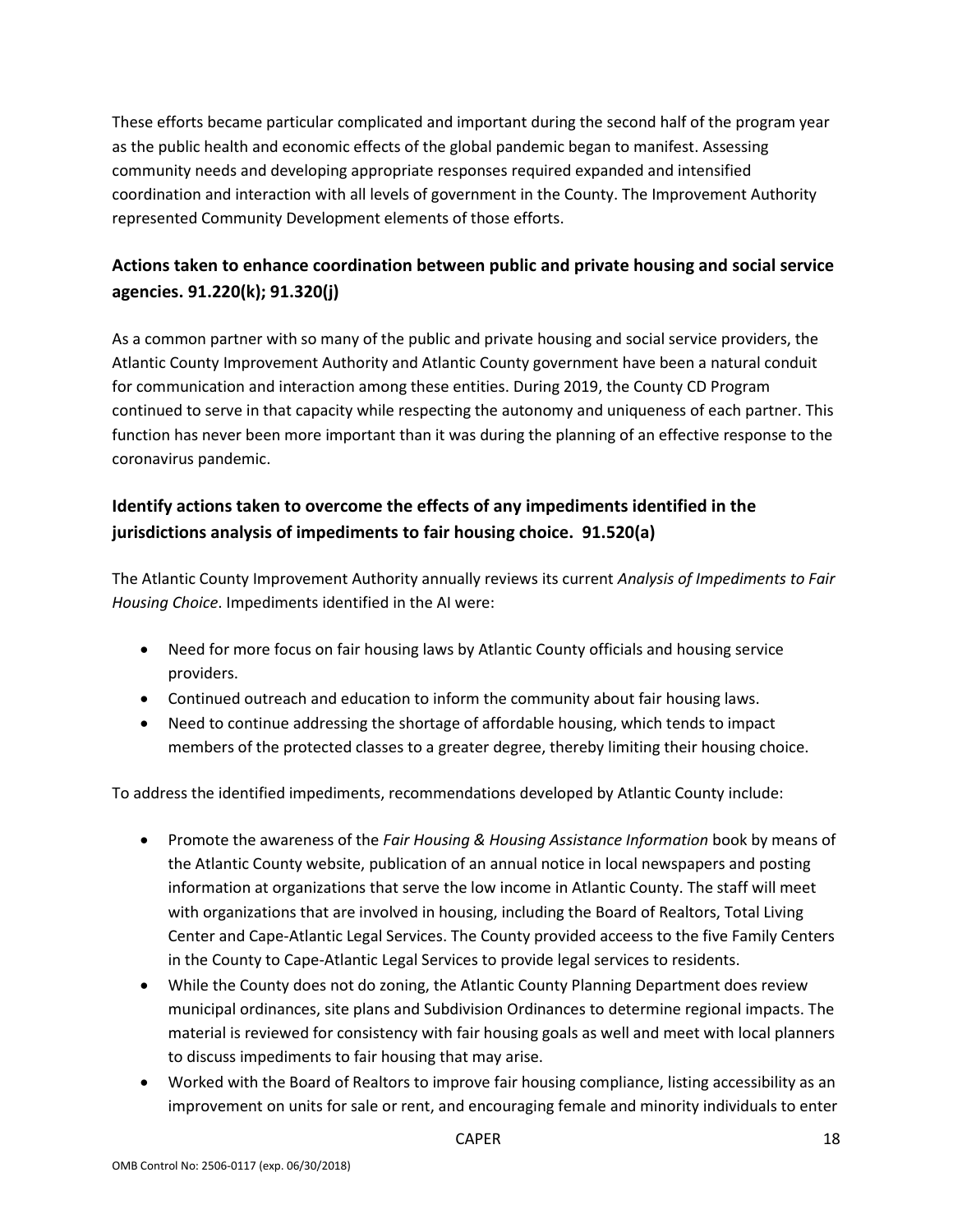the real estate business.

- Outreach to rental property owners to encourage awareness of fair housing requirements.
- Outreach to lenders to work with borrowers on credit history and credit repair.
- Continue to expend federal and local resources to make affordable and rehabilitated housing available to low income households.

To address the affordable housing shortage, Atlantic County promoted fair housing by providing assistance for housing activities, including offering funds to CHDO's along with technical assistance to expand the supply of affordable housing.

During FY 2019, owner households received assistance with housing rehabilitation and assistance with purchasing units. The County homebuyer program is marketed in a way that is intended to attract lowincome buyers. The program is marketed through meetings with real estate agents, finance companies, the ACIA website and other media. ACIA staff have appeared at various seminars and on local TV stations to discuss the availability of these programs.

The Atlantic County Improvement Authority Office of Community Development has available a *Fair Housing & Assistance Information* brochure.

Lastly, while the County's next Analysis of Impediments to Fair Housing Choice will not be due to HUD for several years, the County continues to review its current version and to monitor fair housing needs in the region. If issues are identified during this process that require immediate attention, the County Community Development effort will incorporate such action into its planning and its procedures.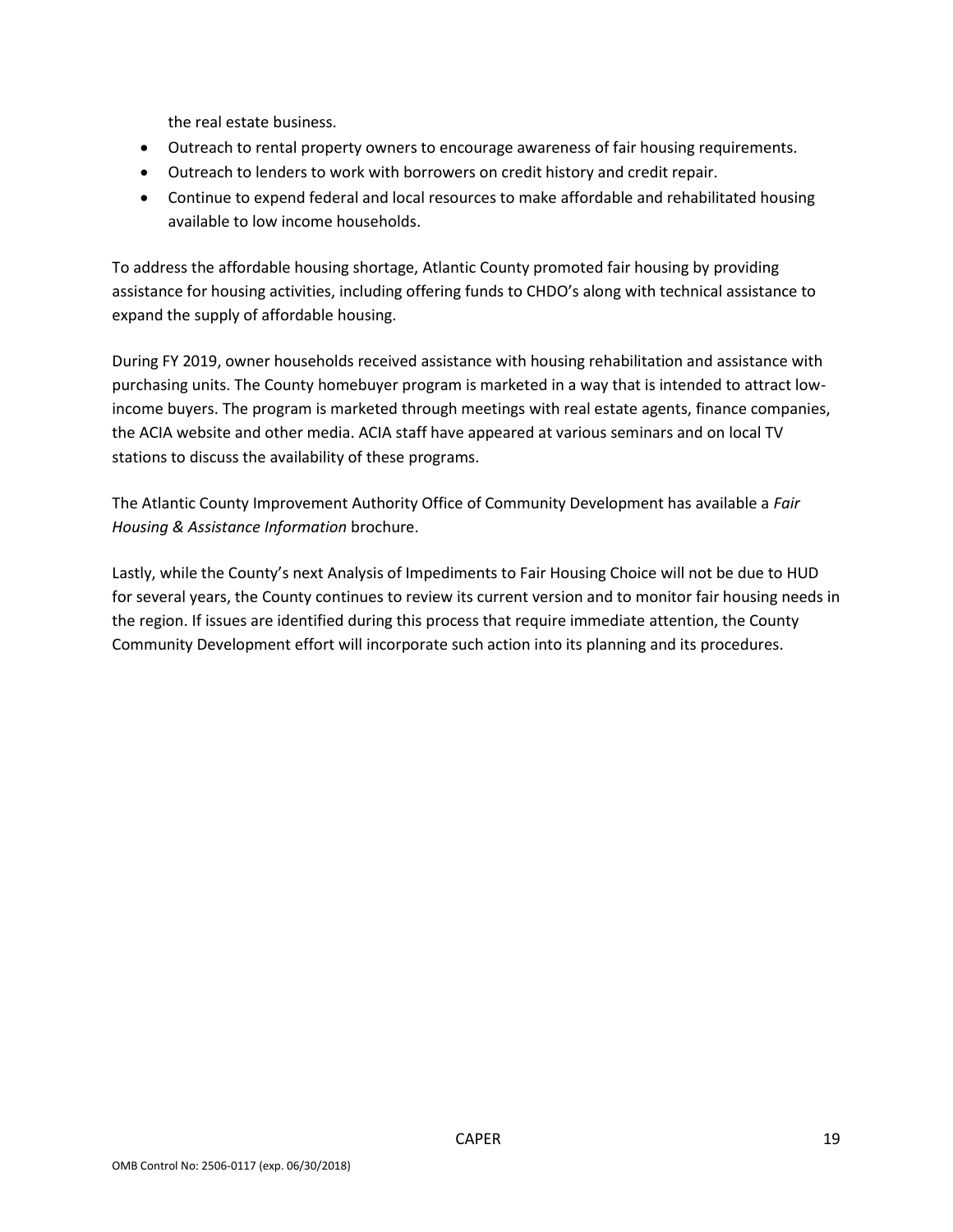# **CR-40 - Monitoring 91.220 and 91.230**

**Describe the standards and procedures used to monitor activities carried out in furtherance of the plan and used to ensure long-term compliance with requirements of the programs involved, including minority business outreach and the comprehensive planning requirements**

The Atlantic County Improvement Authority, through the Office of Community Development, has developed standards and procedures for ensuring that the recipients of Community Development and HOME funds meet the purposes of the appropriate legislation and regulations, and that funds are disbursed in a timely fashion.

The ACIA's standards and procedures for monitoring are designed to ensure that:

1) Objectives of all relevant regulations and guidance are met,

2) Program activities are progressing in compliance with the specifications and schedule for each program, and

3) Recipients are in compliance with other applicable laws, implementing regulations, including Davis-Bacon and related labor requirements, and with the requirements to affirmatively further fair housing and minimize displacement of low-income households.

4) For the housing rehabilitation assistance program, the ACIA requires conformance with:

- Section 504 Handicapped Accessibility
- Section 106 Historic Preservation
- Housing Quality Standards
- Lead-Based Paint regulations
- Displacement / Relocation regulations

The Office of Community Development reviews all proposed activities for eligibility under statutory and regulatory requirements, and for meeting identified needs in the County Consolidated Plan.

Activities are monitored through the use of checklists and forms to facilitate uniform monitoring of program activities.

Fiscal monitoring includes review and approval of budgets, compliance with executed Grant Agreements, review and approval of vouchers, review of fiscal reports on a monthly basis and a review of municipal and non-profit audits on an annual basis.

Monitoring occurs through on-site visits. These visits are held as necessary, but at least once a year. Labor compliance monitoring is conducted through weekly certified payrolls and on-site visits during the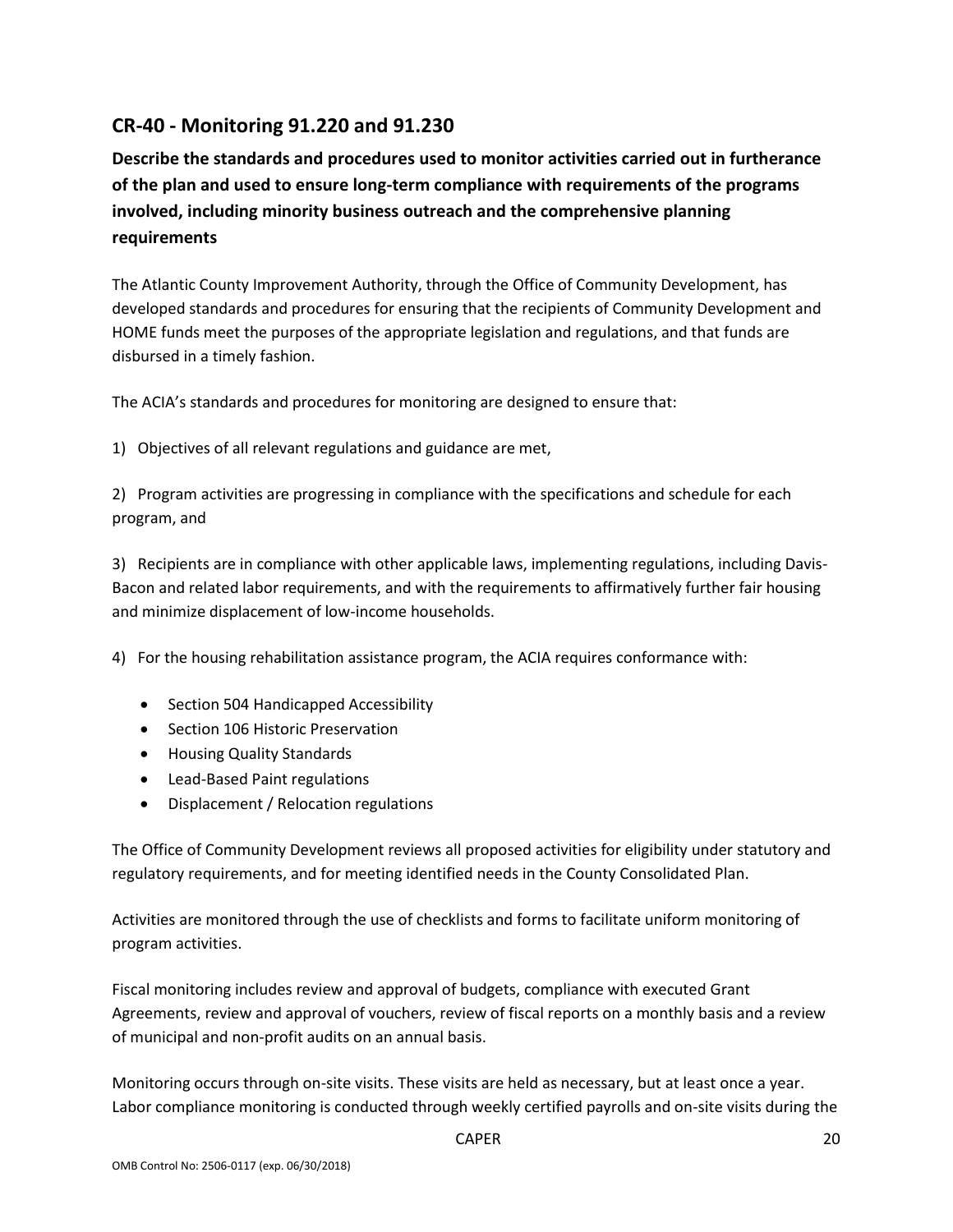work period.

**Minority Business Outreach -** The County encourages participation by minority-owned businesses in CDBG and HOME assisted activities and maintains records concerning the participation of minorityowned businesses to assess the results of its efforts and to complete the semiannual "Minority Business Enterprise Report" to HUD. Qualified minority contractors are encouraged to bid on properties participating in the Housing Rehabilitation Program.

**Comprehensive Planning Requirements** - To ensure compliance with the comprehensive planning requirements of the Consolidated Plan process, the Community Development Program reviews the process on an ongoing basis. The review ensures compliance with federal requirements concerning citizen participation and consistency of actions taken with those specified in the "Citizen Participation Plan." Records documenting actions taken are maintained for each program year.

## **Citizen Participation Plan 91.105(d); 91.115(d)**

# **Describe the efforts to provide citizens with reasonable notice and an opportunity to comment on performance reports**.

The CAPER document was placed on public display for a period in excess of the required 15 days, from November 26, 2020 through December 16, 2020. Due to pandemic restictions, the document was only available online. The public was notified of the public comment period by an advertisement which appeared in the local publication *The Press of Atlantic City* on November 13, 2020. A copy of the advertisement is provided with this report. No comments from the public were received during the comment period.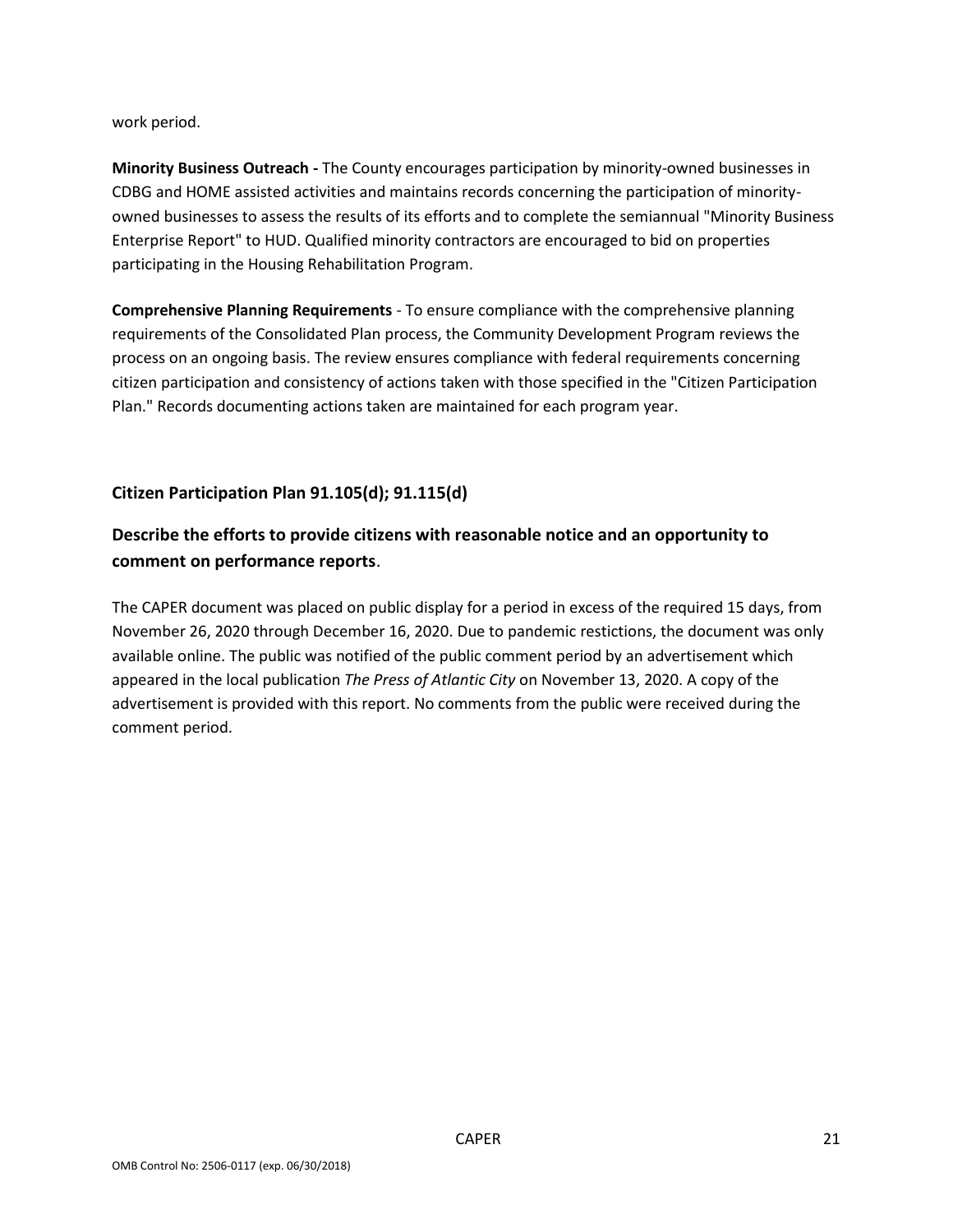# **CR-45 - CDBG 91.520(c)**

# **Specify the nature of, and reasons for, any changes in the jurisdiction's program objectives and indications of how the jurisdiction would change its programs as a result of its experiences.**

Ongoing assessments of community needs and ongoing successes of the County's CDBG program in addressing those needs suggest that no significant changes are needed in the program's objectives other than the obvious modifications resulting from Covid-related needs and the additional resources provided to meet them. The program will continue to seek efficient, effective means to provide housing, facilities and services to our most vulnerable residents. The County will continue to seek community partners capable of assisting in those efforts.

While always aware of opportunities to improve, the County believes that the overall direction and implementation of its CDBG program meet both the requirements of the federal government and the needs of our local residents.

# **Does this Jurisdiction have any open Brownfields Economic Development Initiative (BEDI) grants?**

No

**[BEDI grantees] Describe accomplishments and program outcomes during the last year.**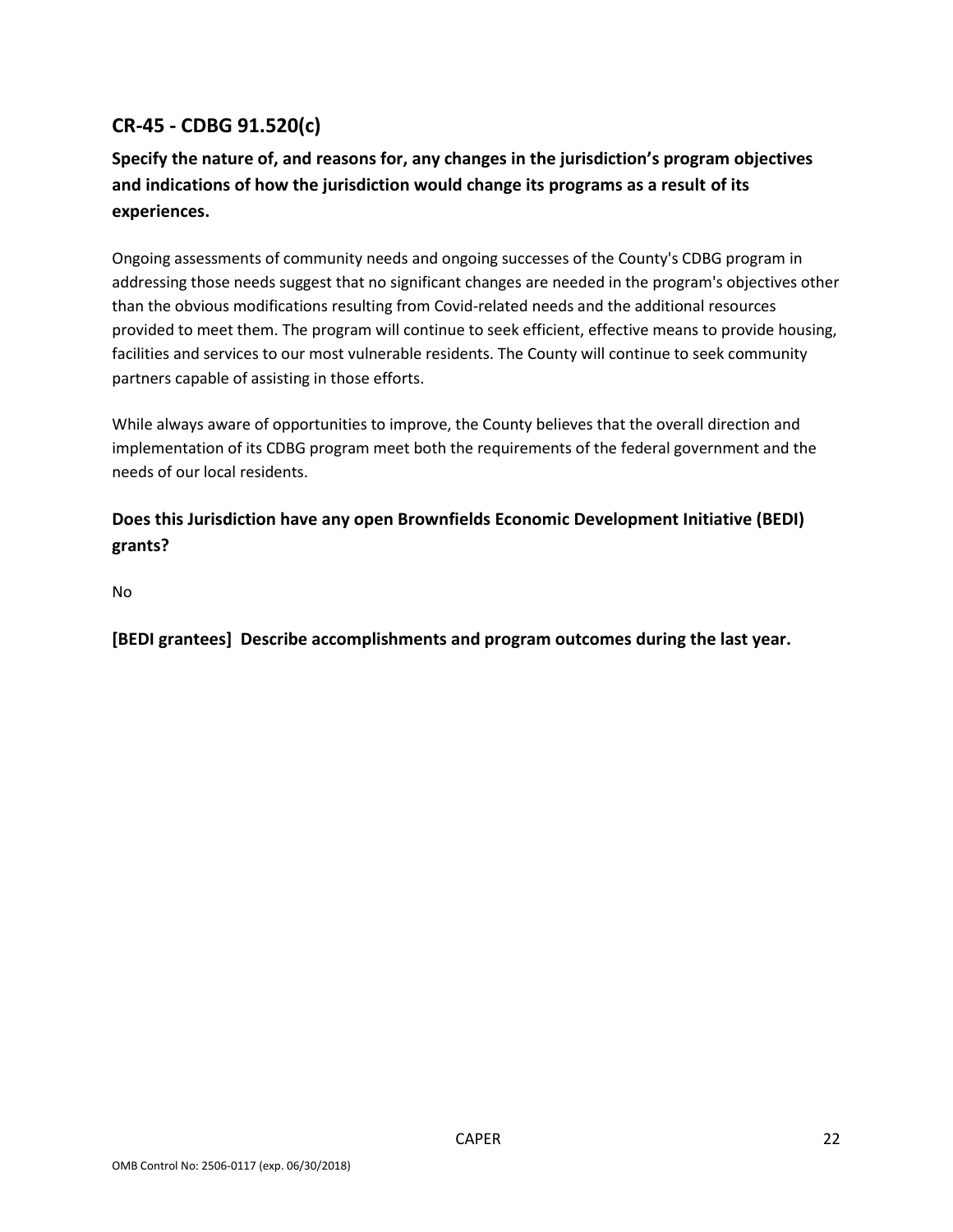# **CR-50 - HOME 91.520(d)**

# **Include the results of on-site inspections of affordable rental housing assisted under the program to determine compliance with housing codes and other applicable regulations**

Please list those projects that should have been inspected on-site this program year based upon the schedule in §92.504(d). Indicate which of these were inspected and a summary of issues that were detected during the inspection. For those that were not inspected, please indicate the reason and how you will remedy the situation.

There are no HOME-assisted affordable rental units within the Urban County's jurisdiction.

# **Provide an assessment of the jurisdiction's affirmative marketing actions for HOME units. 92.351(b)**

No individual HOME-funded projects meet the threshold for affirmative marketing requirements. The program as a whole, though, including housing rehab activities, are publicized to all segments of the County's population through general circulation advertising and through information provided by our municipal partners.

# **Refer to IDIS reports to describe the amount and use of program income for projects, including the number of projects and owner and tenant characteristics**

A total of \$151,802.00 in HOME Program Income was used on eligible projects during the 2019 Program Year. The funds contributed to the completion of seven owner-occupied home rehab projects, all for moderate-income households.

# **Describe other actions taken to foster and maintain affordable housing. 91.220(k) (STATES ONLY: Including the coordination of LIHTC with the development of affordable housing). 91.320(j)**

During 2019, the PJ used HOME funds on these activities that fostered and maintained affordable housing:

1) Completion of 10 owner-occupied residential rehab projects;

2) Purchase, rehab and sale of 1 home to an eligible buyer.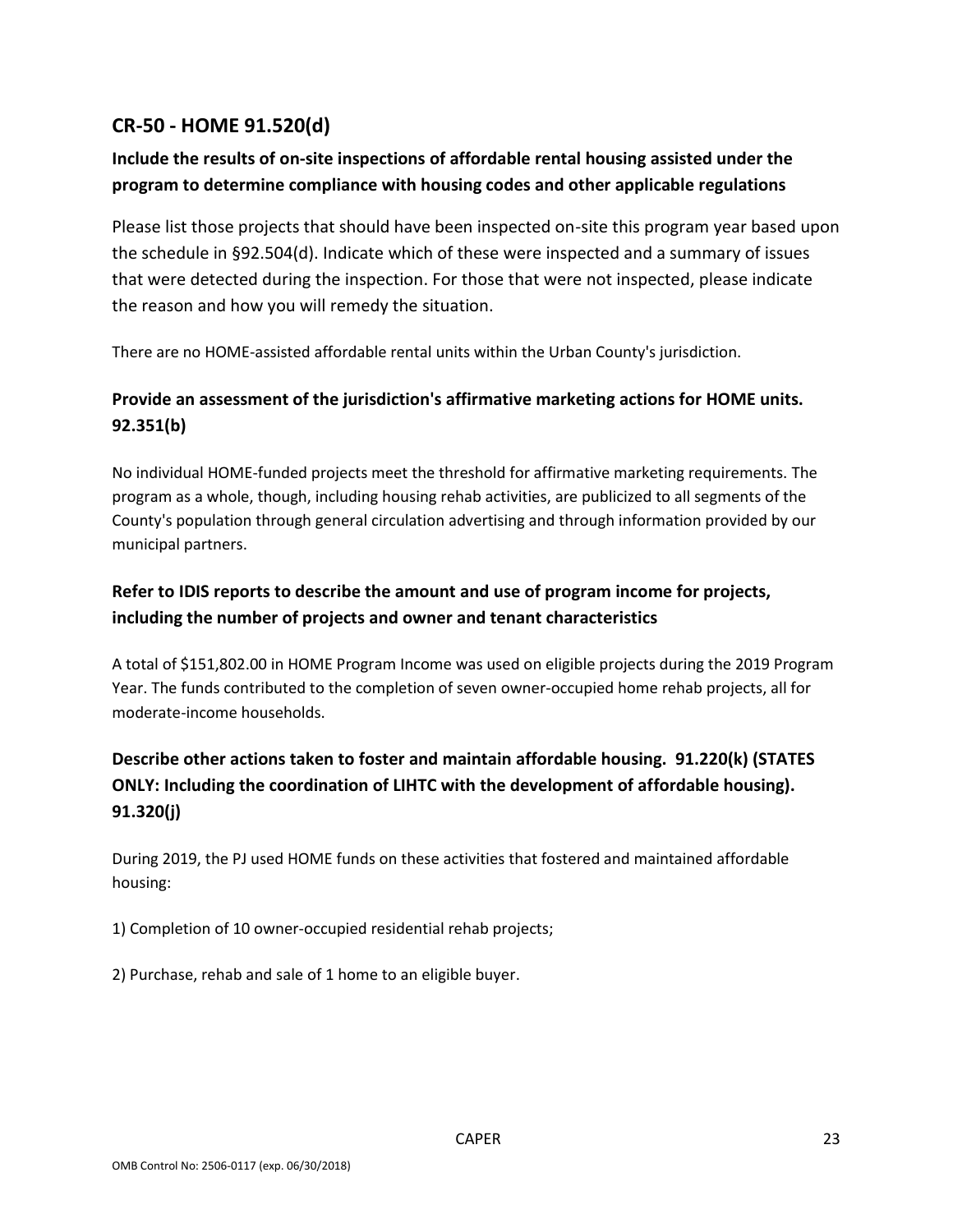# **Attachment**

# **Cover**